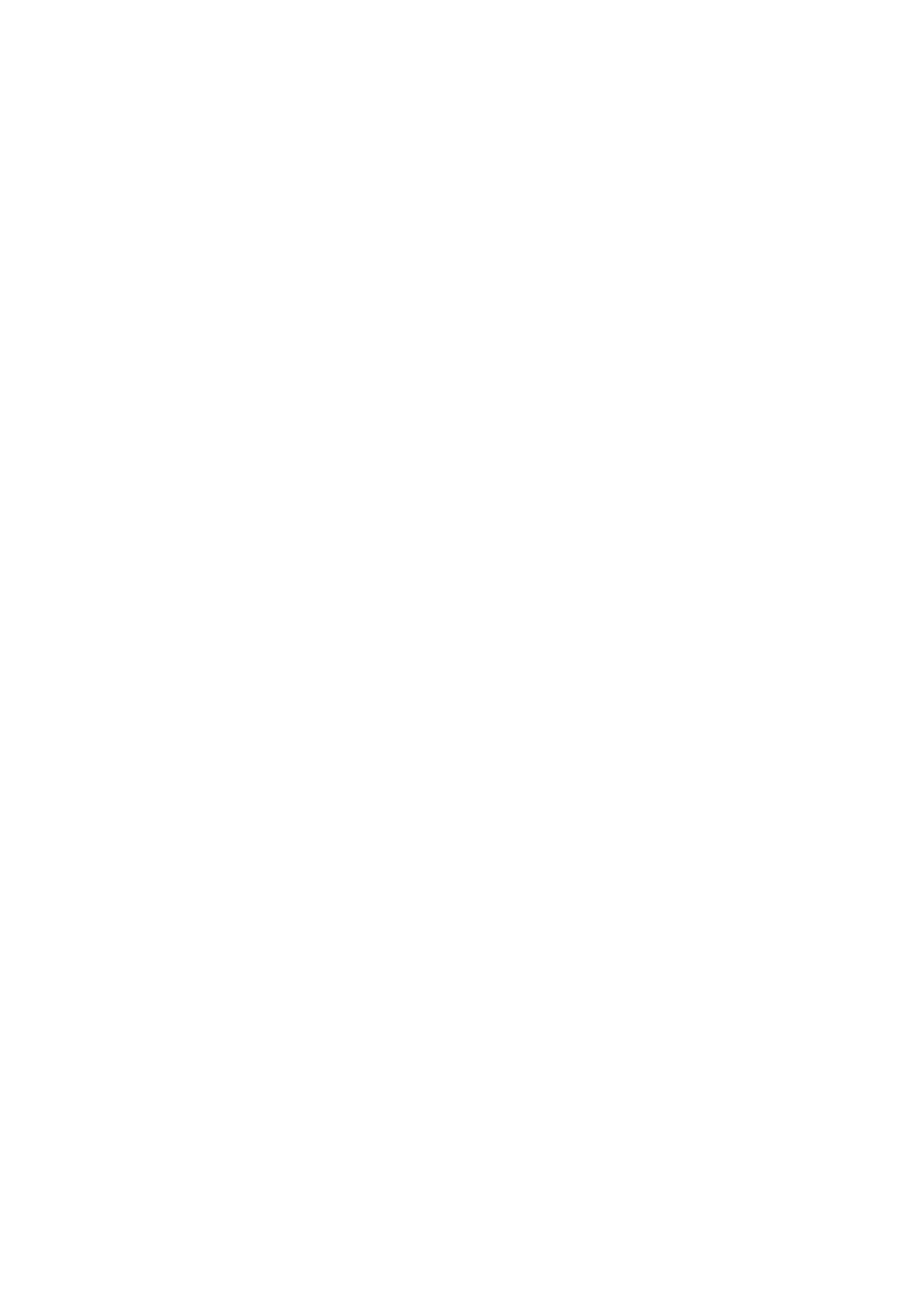# **Contents**

| 1              | <b>What's New in 2010.1.3?</b>    |       |                |  |  |
|----------------|-----------------------------------|-------|----------------|--|--|
|                | 1.1                               |       | 1              |  |  |
|                | 1.2                               |       | $\mathbf{1}$   |  |  |
|                | 1.3                               |       | 1              |  |  |
| $\overline{2}$ | <b>What's New in 2010.1.2?</b>    |       |                |  |  |
|                | 2.1                               |       | 4              |  |  |
|                | 2.2                               |       | $\overline{4}$ |  |  |
| 3              | <b>What's New in 2010.1.1?</b>    |       |                |  |  |
|                | 3.1                               |       | 6              |  |  |
|                | 3.2                               |       | 6              |  |  |
| 4              | <b>What's New in 2010.1?</b><br>7 |       |                |  |  |
|                | 4.1                               |       | 8              |  |  |
|                |                                   | 4.1.1 | 8              |  |  |
|                |                                   | 4.1.2 | $\,8\,$        |  |  |
|                |                                   | 4.1.3 | 8              |  |  |
|                |                                   | 4.1.4 | 9              |  |  |
|                |                                   | 4.1.5 | 9              |  |  |
|                | 4.2                               |       | 9              |  |  |
|                | 4.3                               |       | 9              |  |  |
|                |                                   | 4.3.1 | 10             |  |  |
|                |                                   | 4.3.2 | 10             |  |  |
|                |                                   | 4.3.3 | 10             |  |  |
|                |                                   | 4.3.4 | 11             |  |  |
|                |                                   | 4.3.5 | 11             |  |  |
|                |                                   | 4.3.6 | 11             |  |  |
|                | 4.4                               |       | 11             |  |  |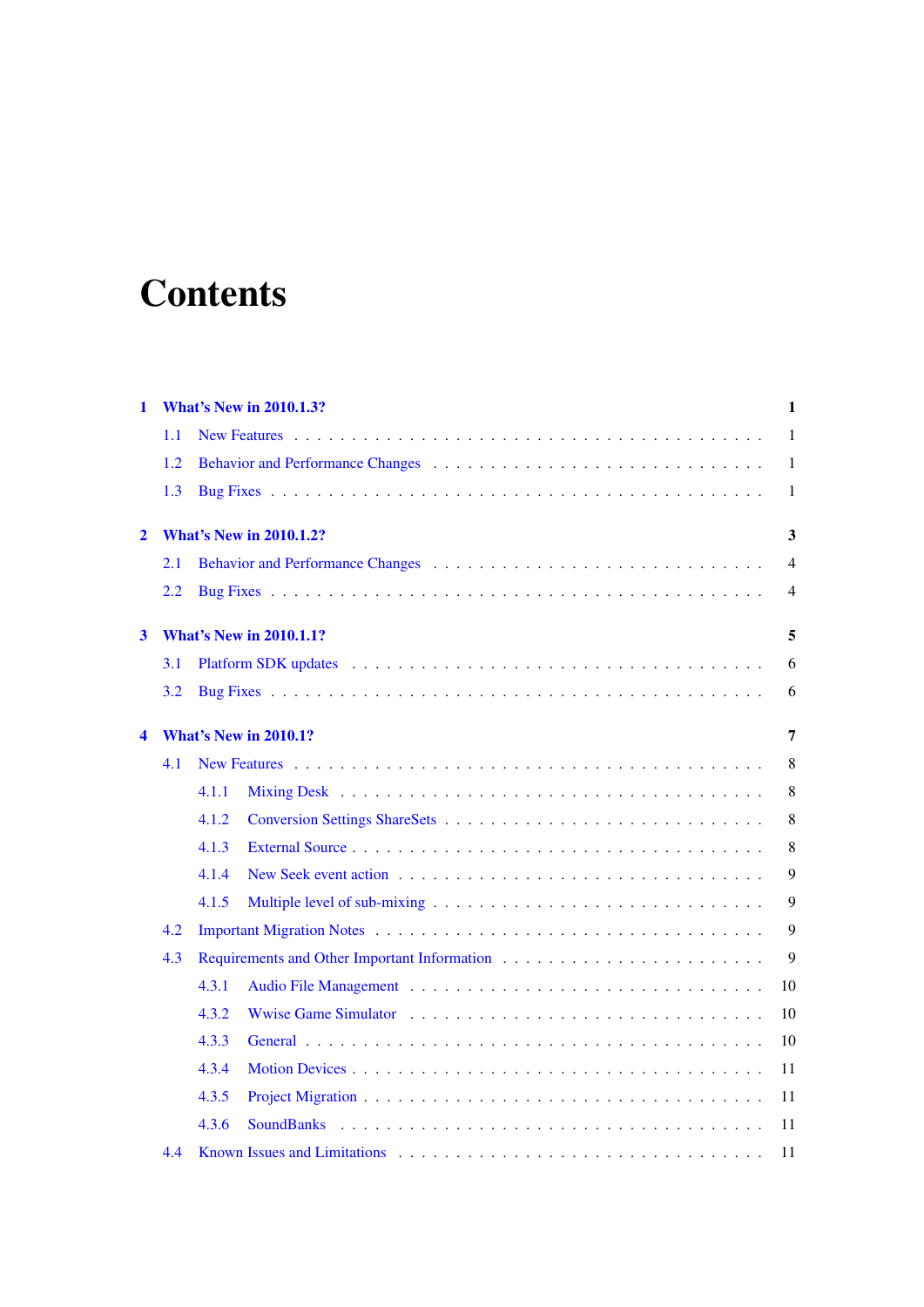# ii CONTENTS

|     | 4.4.1 |  |
|-----|-------|--|
|     | 4.4.2 |  |
| 4.5 |       |  |
|     | 4.5.1 |  |
|     | 4.5.2 |  |
|     | 4.5.3 |  |
|     | 4.5.4 |  |
|     | 4.5.5 |  |
|     | 4.5.6 |  |
| 4.6 |       |  |
|     | 4.6.1 |  |
|     | 4.6.2 |  |
|     | 4.6.3 |  |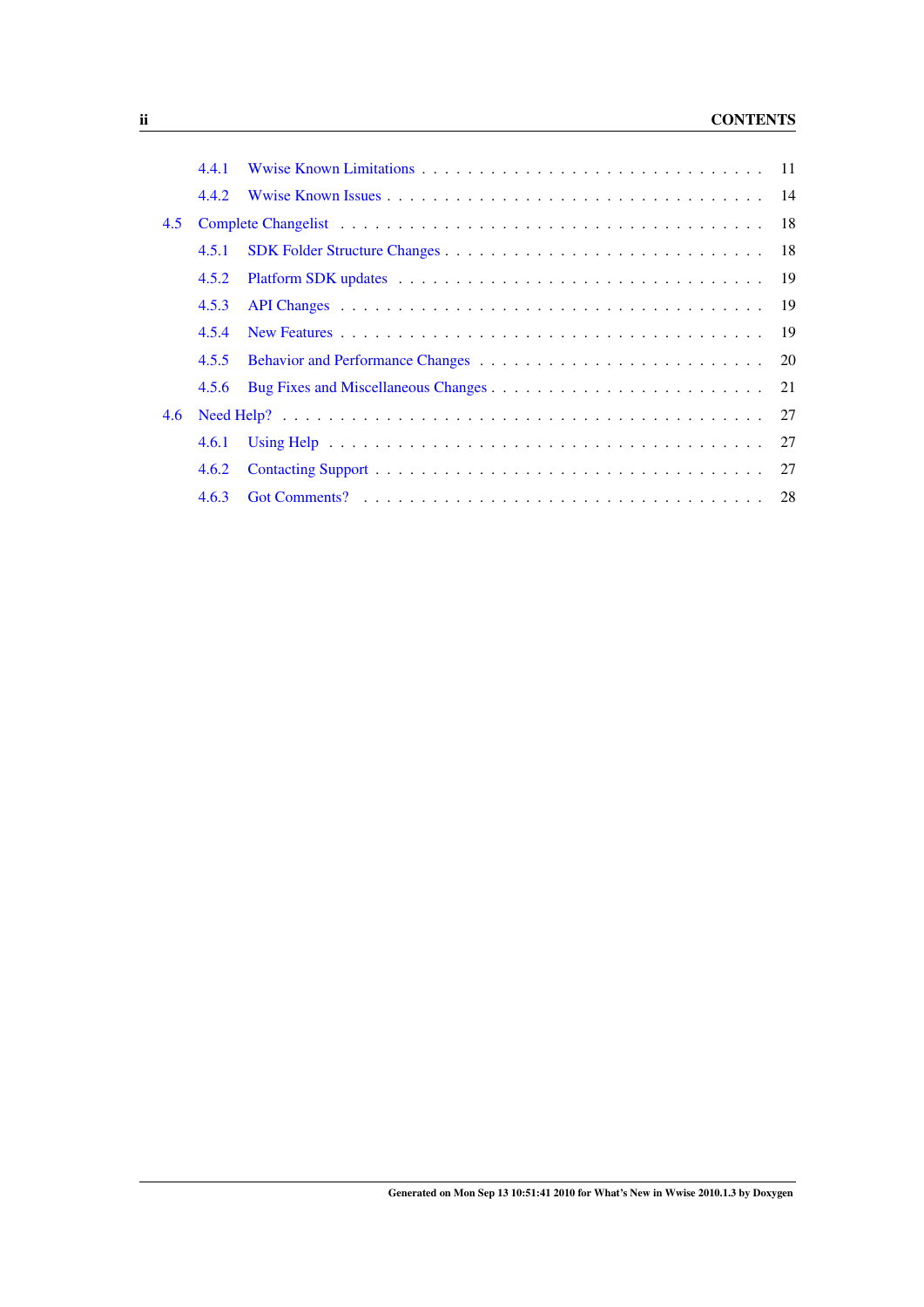# <span id="page-4-0"></span>Chapter 1

# What's New in 2010.1.3?

2010.1.3 is a patch release. The following sections list and describe the changes made to Wwise between version 2010.1.2 and version 2010.1.3.

# <span id="page-4-1"></span>1.1 New Features

• WG-17920 In the Positioning tab of the Property Editor, a hierarchical menu is now used to select an Attenuation.

### <span id="page-4-2"></span>1.2 Behavior and Performance Changes

• WG-17986 Added separate source starvation notification for XMA decoder.

### <span id="page-4-3"></span>1.3 Bug Fixes

- WG-17610 Fixed: Errors about invalid events were displayed when generating banks in cases where there was actually no error.
- WG-17913 Fixed: PS3 Vorbis decoder crashes on packet header corruption.
- WG-17952 Fixed: Inoffensive assert "in\_pBranchItem->CanRestoreChainPlayback()".
- WG-17972 Fixed: Possible memory leak on the Wii when spawning multiple Environmental effects.
- WG-18069 Fixed: Very rare crash or assert (First() && First()>IsSegment() && First() $>$ SyncTime() == 0) while performing a music transition in a particular scenario.
- WG-18087 Fixed: Crash when adding a player motion device while playing a 3d Game Defined motion object.
- WG-18098 Fixed: Rare crash in CAkMusicCtx::OnStopped().
- WG-18139 Fixed: DirectInput controller that doesn't support rumble could lead to a crash.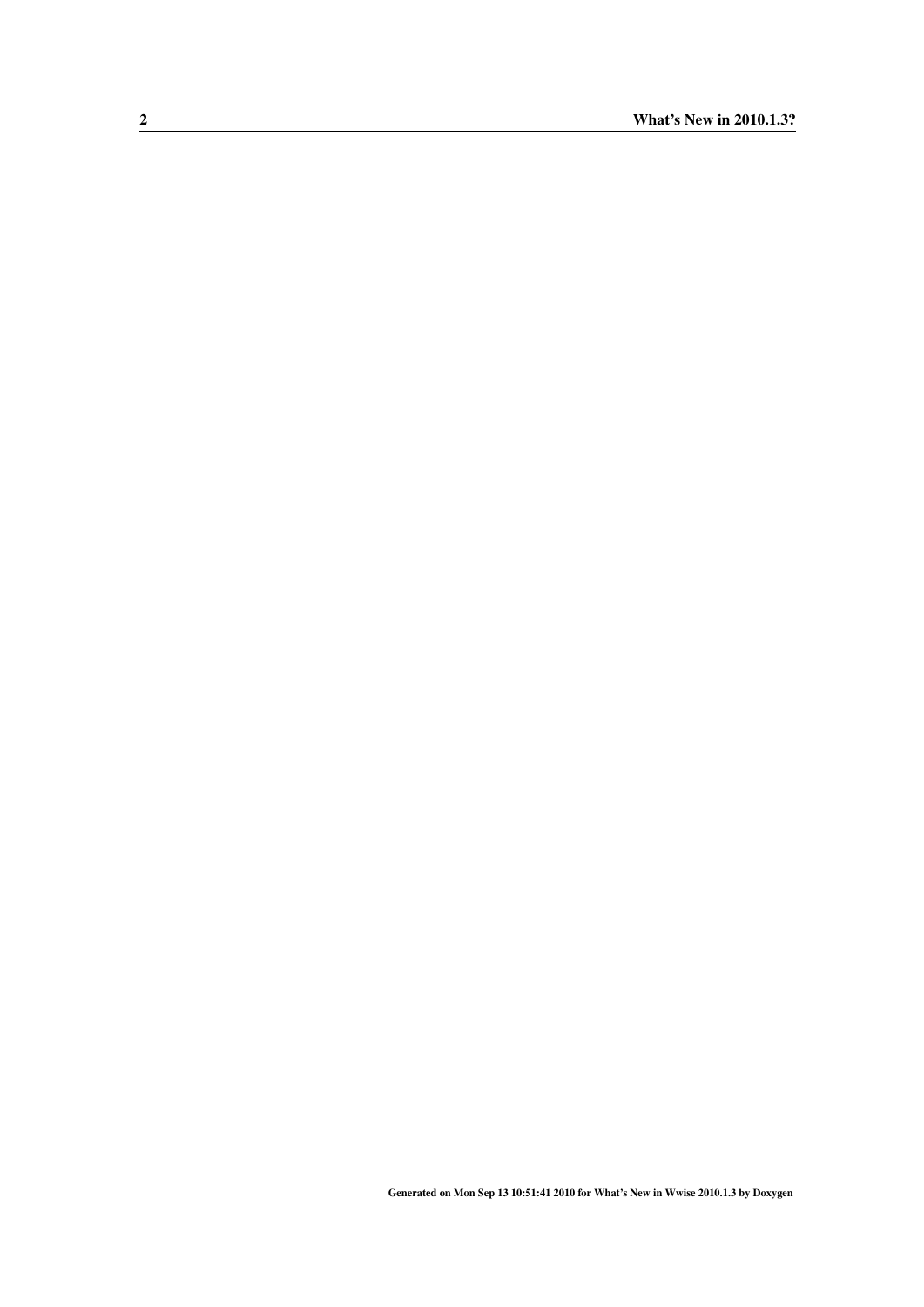<span id="page-6-0"></span>Chapter 2

# What's New in 2010.1.2?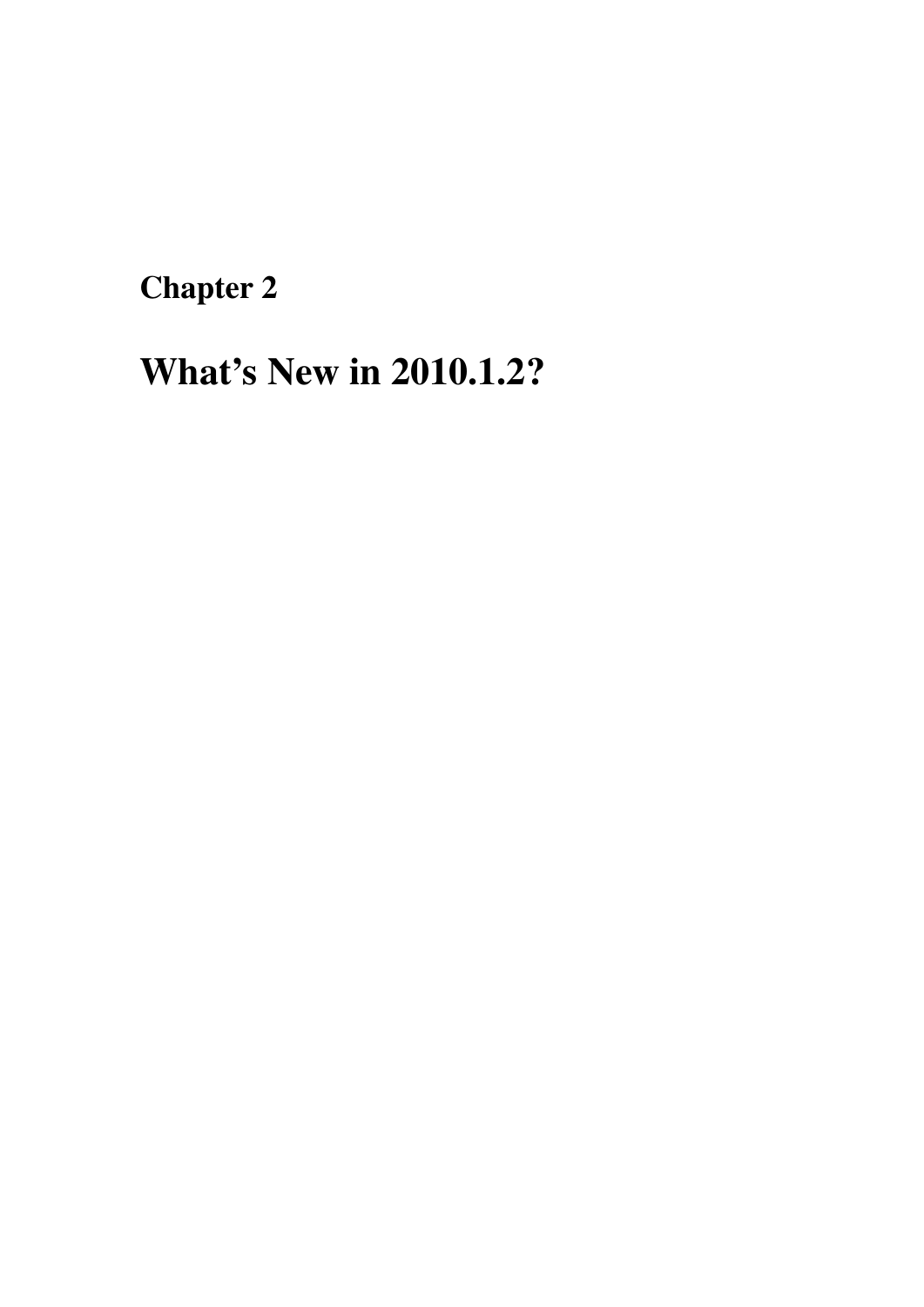2010.1.2 is a patch release. The following sections list and describe the changes made to Wwise between version 2010.1.1 and version 2010.1.2.

# <span id="page-7-0"></span>2.1 Behavior and Performance Changes

• WG-17817 Effect with tails have a different behavior when RTPC is applied on parameters which affect the tail length. Previously the tail was reset every time these parameters was changed (busses could thus never stop if the game keeps posting parameter changes) while now the maximum tail length is always used and the tail simply continues when new parameters are encountered.

# <span id="page-7-1"></span>2.2 Bug Fixes

- WG-16984 Fixed: pausing a sound in the exact same frame that it is resumes can cause the sound to stop when there is no transition time.
- WG-17651 Fixed: AkManualEvent.h on the mac platform -- improved synchronization mechanism to prevent deadlocks.
- WG-17666 Fixed: occasional volume spikes with 3D user-defined sounds.
- WG-17669 Fixed: crash when playing an inaudible sample-accurate container containing children with both 'kill voice' and 'from elapsed time' under-threshold behavior.
- WG-17709 Fixed: memory corruption & crash with Motion Generator in "initially under threshold" case.
- WG-17813 Fixed: deadlock possibility when the message queue gets overcrowded.
- WG-17834 Fixed: possible error in computation of the busses volumes when multiple busses are processing effects on the same voice.
- WG-17841 Fixed: sounds and segments do not go back to full volume after pausing and resuming with fade-in (by 0.4 dB).
- WG-17845 Fixed: in rare situations where there is much more IO memory requirements than there is memory available, the IO thread may keep on spinning for a while. This is mostly noticeable on the Wii where it can hang the whole system.
- WG-17865 Fixed: suboptimal behavior with transition reversals in interactive music.
- WG-17867 Fixed: bypass of effects in the actor-mixer hierarchy would sometimes be ignored in the Release build.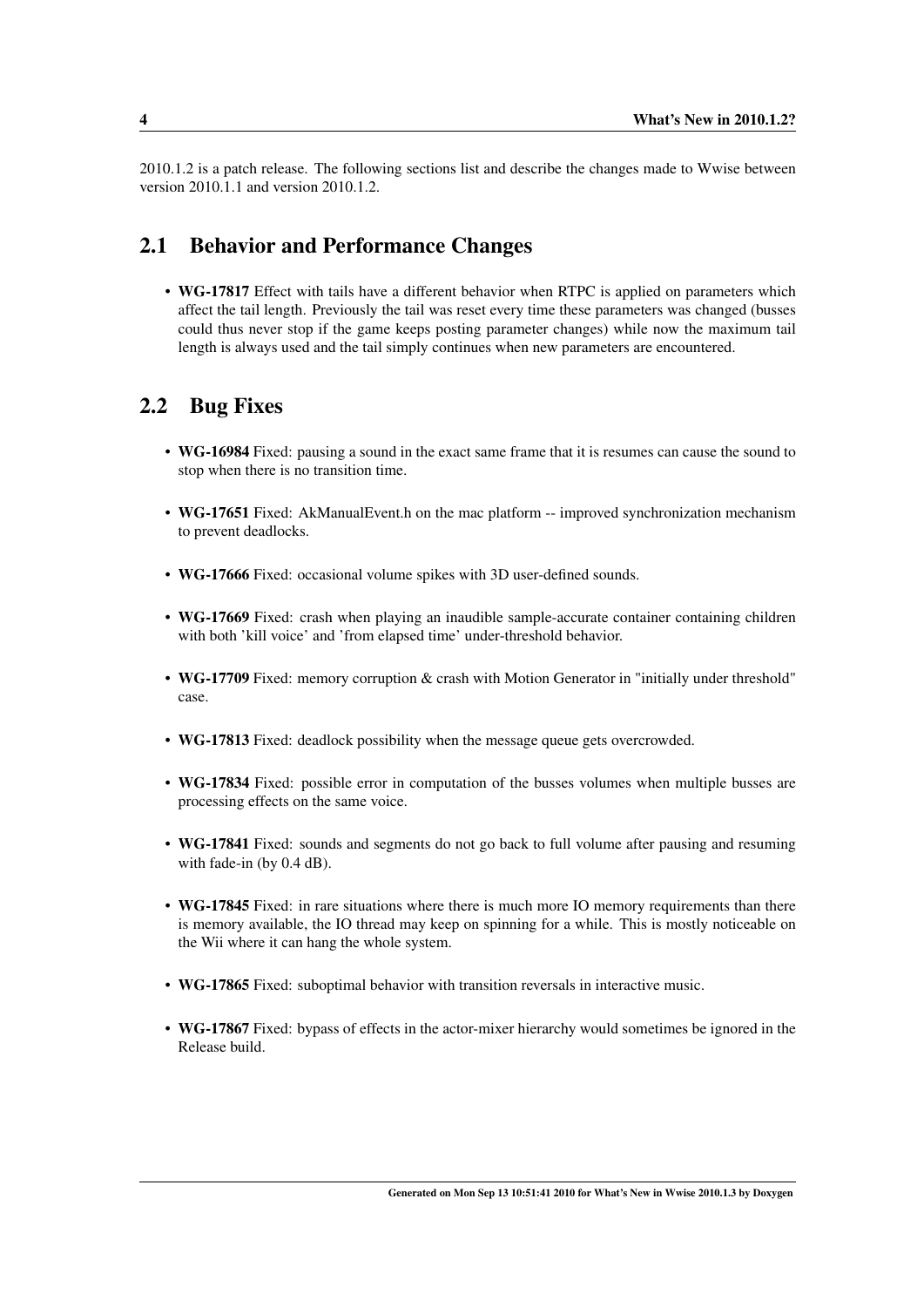<span id="page-8-0"></span>Chapter 3

# What's New in 2010.1.1?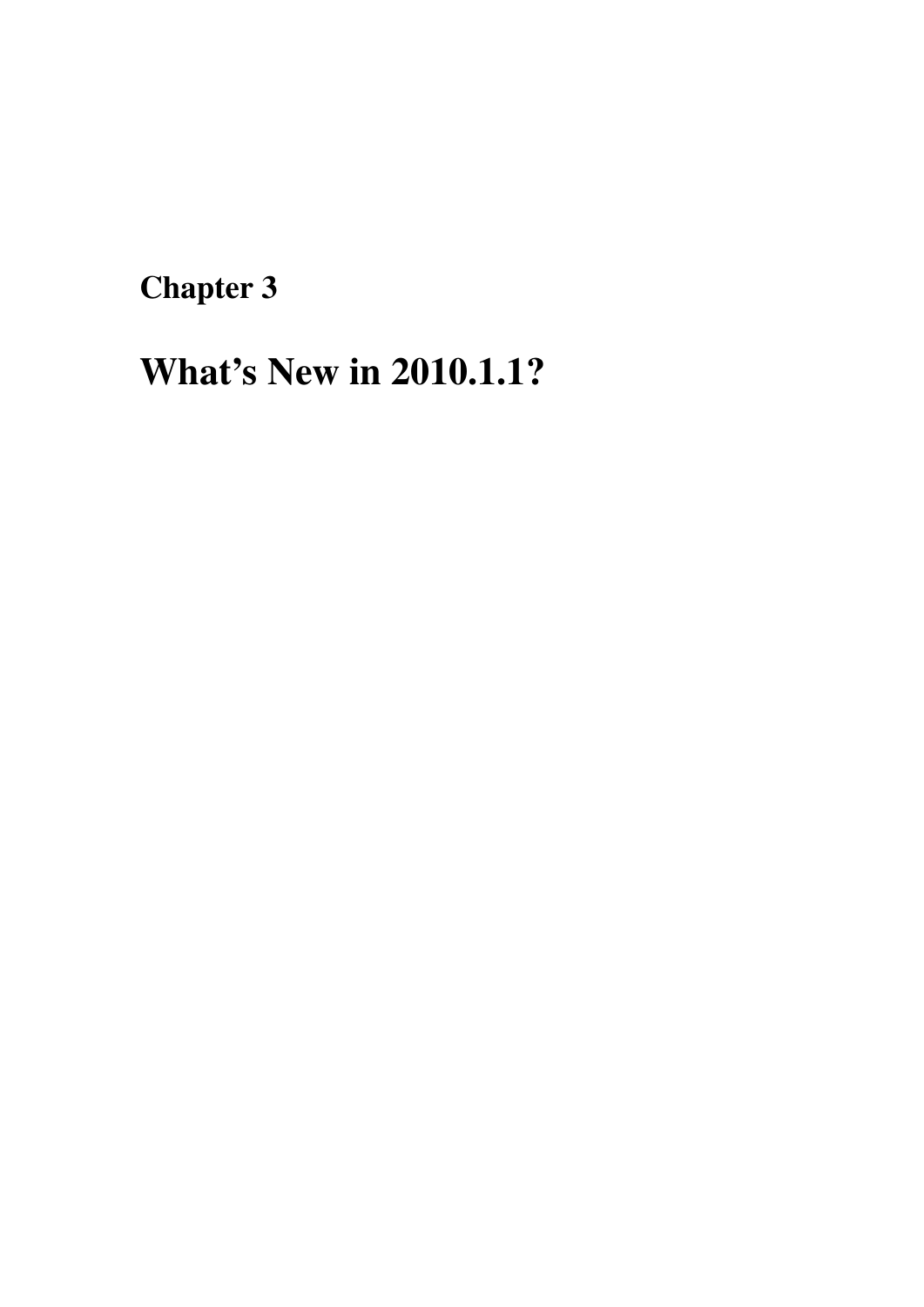2010.1.1 is a patch release. Audiokinetic decided to go with full installers instead of zip files to reduce frequent manipulation errors. The following sections list and describe the changes made to Wwise between version 2010.1 and version 2010.1.1.

# <span id="page-9-0"></span>3.1 Platform SDK updates

• WG-17601 Upgrade to PS3 SDK 330.001

# <span id="page-9-1"></span>3.2 Bug Fixes

- WG-17451 Fixed: Generated soundbanks can be different every time when objects have multiple RTPCs
- WG-17464 Fixed: Generated soundbanks can be different every time when using Interactive Music playlists
- WG-17483 Fixed: UnloadBank Async would sometimes not call the completion callback.
- WG-17487 Fixed: Attenuation of children not working when parent actor-mixer is not included in soundbank
- WG-17516 Fixed: Stream profile data not displayed properly in the Streaming tab of the Wwise profiler when using more than one I/O device.
- WG-17523 Fixed: Seek on segment commands are not properly released when terminating the sound engine.
- WG-17527 Fixed: ASSERT and crash when posting an event with two separate play actions on music object, with the AK\_EnableGetMusicPlayPosition flag.
- WG-17583 Fixed: Fixed a possible glitch that can occur at the end of the lifespan of a RoomVerb effect (environmental or else)
- WG-17584 Fixed: Fixed a possible glitch that can occur notably when a RoomVerb effect on an effect chain on a mix bus (or master mix bus) where there is an effect with a tail following. Most often encountered when pausing some sounds making effects enter their FX tail state on mixing busses.
- WG-17585 Fixed: Performance drop using RoomVerb on PS3 and XBox360
- WG-17590 Fixed: All mixing session objects (including Actor-Mixer and Busses) are now loaded correctly and send modifications to remote games.
- WG-17612 Fixed: Wave file with unknown meta data chunk greater than 64 KB fails to play as "original" in the authoring tool.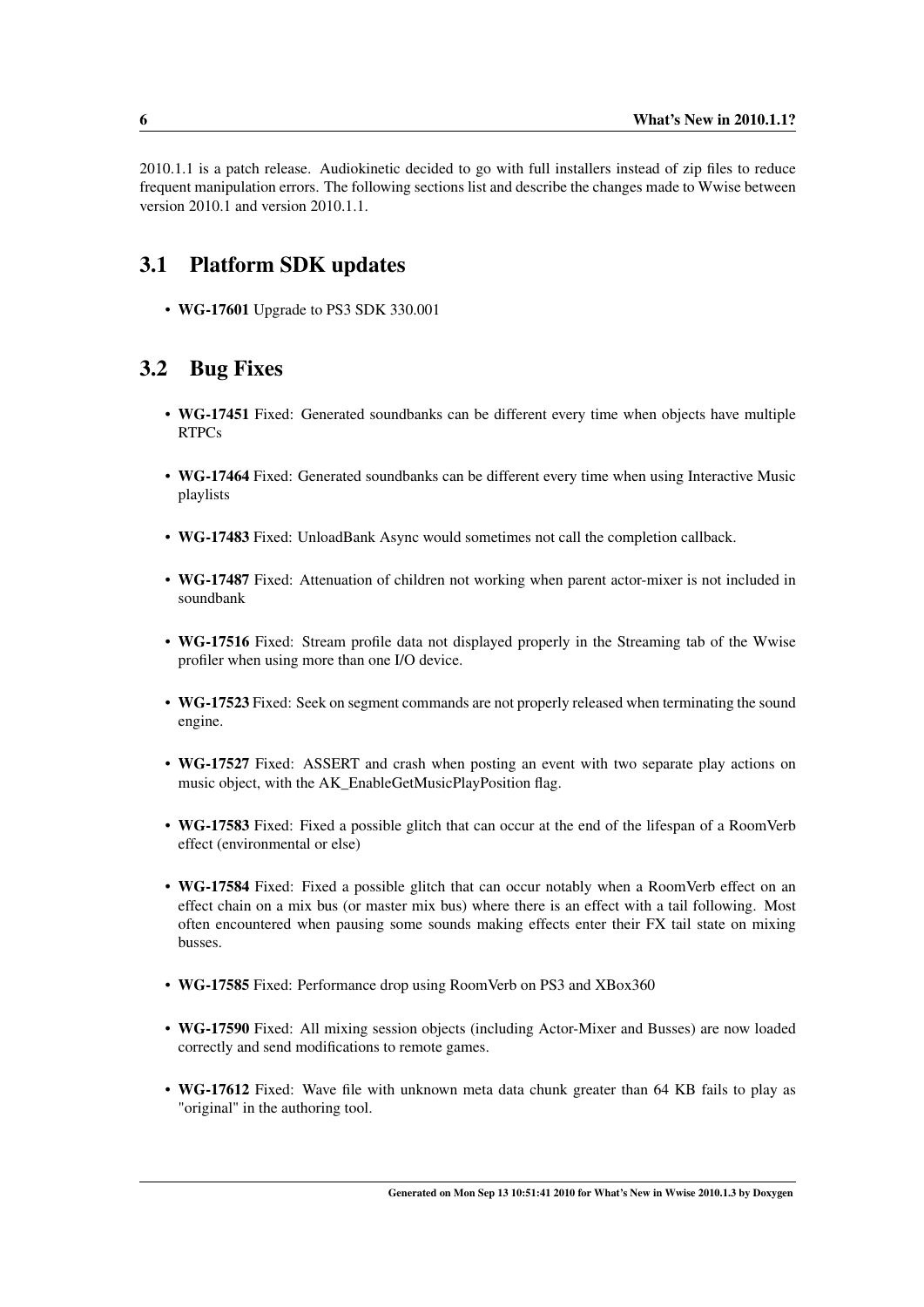<span id="page-10-0"></span>Chapter 4

# What's New in 2010.1?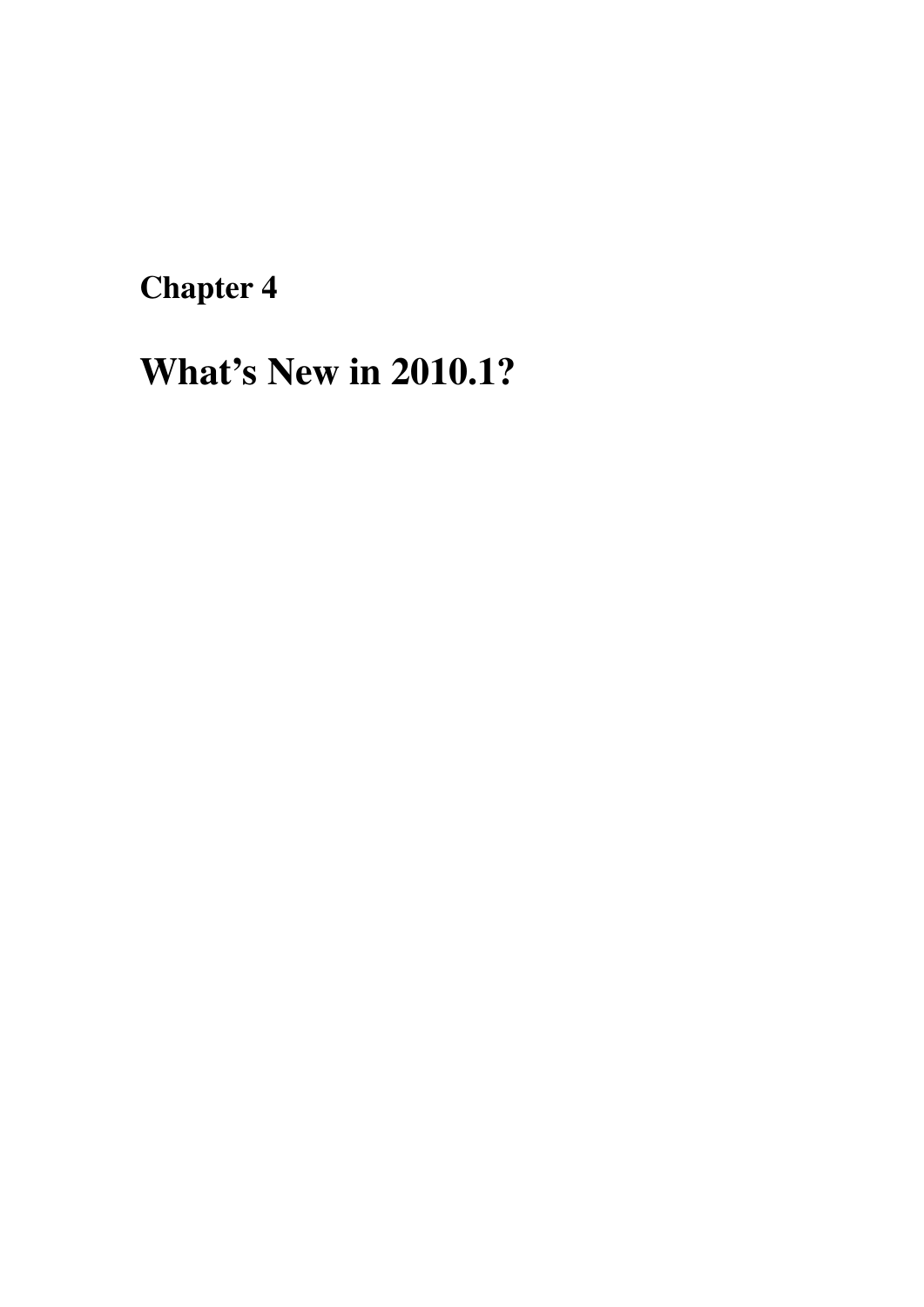- [New Features](#page-0-0)
- [Important Migration Notes](#page-0-0)
- [Requirements and Other Important Information](#page-0-0)
- [Known Issues and Limitations](#page-0-0)
- [Complete Changelist](#page-0-0)
- [Need Help?](#page-0-0)

# <span id="page-11-0"></span>4.1 New Features

#### Wwise 2010.1 New Features

Wwise 2010.1 is a major release packed with many new exciting features. The following list highlights the major improvements that have been made for this version.

#### <span id="page-11-1"></span>4.1.1 Mixing Desk

- The mixing desk is a new view that display your audio objects in mixer strip style, giving you access, while mixing at runtime, to all practical properties.
- Volume, pitch, LPF, states, effects, attenuations and motion parameters are all available...

#### <span id="page-11-2"></span>4.1.2 Conversion Settings ShareSets

- Now, conversion settings are contained within ShareSets and applied anywhere in the hierarchy which will allow all child objects to automatically inherit the settings of their parent.
- This modification eliminates the frustration (and potential damage) of forgetting to set conversion settings to newly added objects.
- After migrating to 2010.1, you will notice that, at authoring time, your Wwise project should take about:
	- 50% less disk space (for work unit files),
	- 50% less memory,
	- 50% less time to load.

Be sure to take a look at the [video tutorial](http://www.audiokinetic.com/video/video.php?target=tutorials/Wwise/21).

#### <span id="page-11-3"></span>4.1.3 External Source

- This new source plug-in bypasses the Wwise SoundBanks generation and allow the game to dynamically associate audio files to Sound objects.
- On top of simplifying the development process for developers, it will also greatly reduce the memory footprint needed for dialogue intensive games.
- The External Source plug-in will also open up several workarounds for game developers including user-generated content.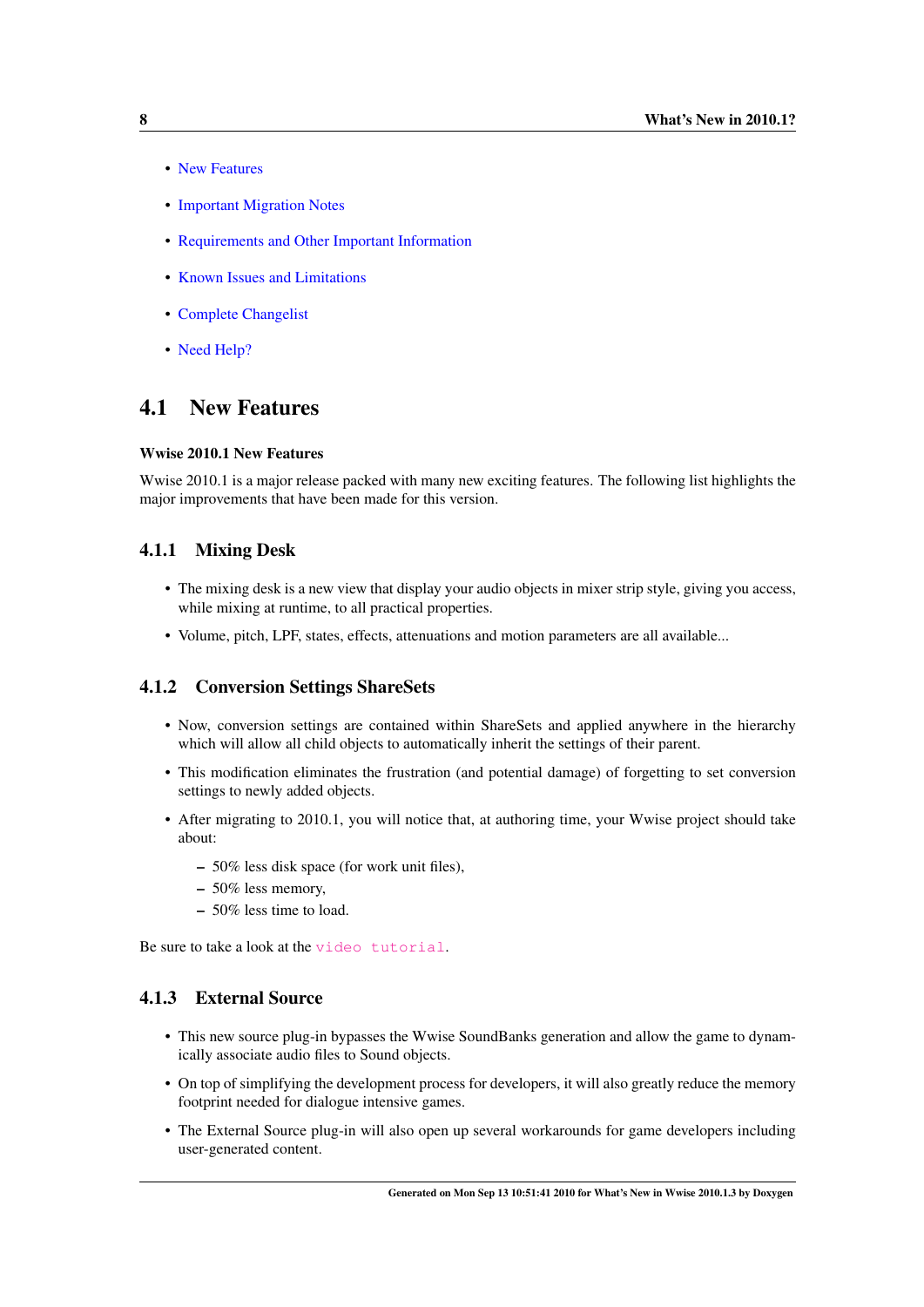#### <span id="page-12-0"></span>4.1.4 New Seek event action

- You can now seek anywhere in actor-mixer audio objects or music segment objects.
- Seek time can be randomized and is set either in absolute time or in percentage of the file duration.
- Seek can snap to markers and music cues.

#### <span id="page-12-1"></span>4.1.5 Multiple level of sub-mixing

• Wwise can now have an unlimited number of sub-mix levels in the Master-Mixer hierarchy which virtually allow for an unlimited number of effects processed in series.

### <span id="page-12-2"></span>4.2 Important Migration Notes

- New Work Units: Starting with 2010.1, Conversion Settings can now be stored into sharesets in their own work unit files. When migrating a project created in a previous version, similar conversion settings are regrouped together into sharesets. This is done once, the first time you open a project to be migrated. After the project migration, if your project is under source control, you must add the following folders and their workunit files (found under the project's folder) to the source control:
	- Conversion Settings
	- Mixing Sessions
	- ∗ As always, make sure only one person in your workgroup take care of the migration. This person should validate the migrated project, add new files to the source control and commit the migrated project in the source control.
- Low-Level I/O Hooks API Change: If you upgrade your title from an earlier version of the Wwise SDK, your low-level I/O hook will compile properly with the old API. However, the meaning of AkTransferInfo::uRequestedSize has changed. If you used the Low-Level I/O samples of the SDK as-is, ensure that you replace your Low-Level I/O files with the new ones. This is even more important on the Wii, where earlier versions of the sample I/O hooks will crash in the Revolution SDK's I/O system. On the other hand, if you use your own custom implementations of the I/O hooks, you should not have to change anything: AkTransferInfo::uRequestedSize is the correct amount of data that should be pulled from your file manager.
- External Sources and Low-level I/O File Location Resolver: If you plan to use the new External Sources feature, you will have to handle them in your implementation of the File Location Resolver interface of the Low-Level I/O subsystem. The default implementation provided as a sample of the SDK searches for external wave files in the same location as normal streamed files. The sample was slightly modified in order to support this. Thus, ensure that you merge these changes into your game.

# <span id="page-12-3"></span>4.3 Requirements and Other Important Information

We have compiled a list of specific requirements and other important information that you should know before working with Wwise.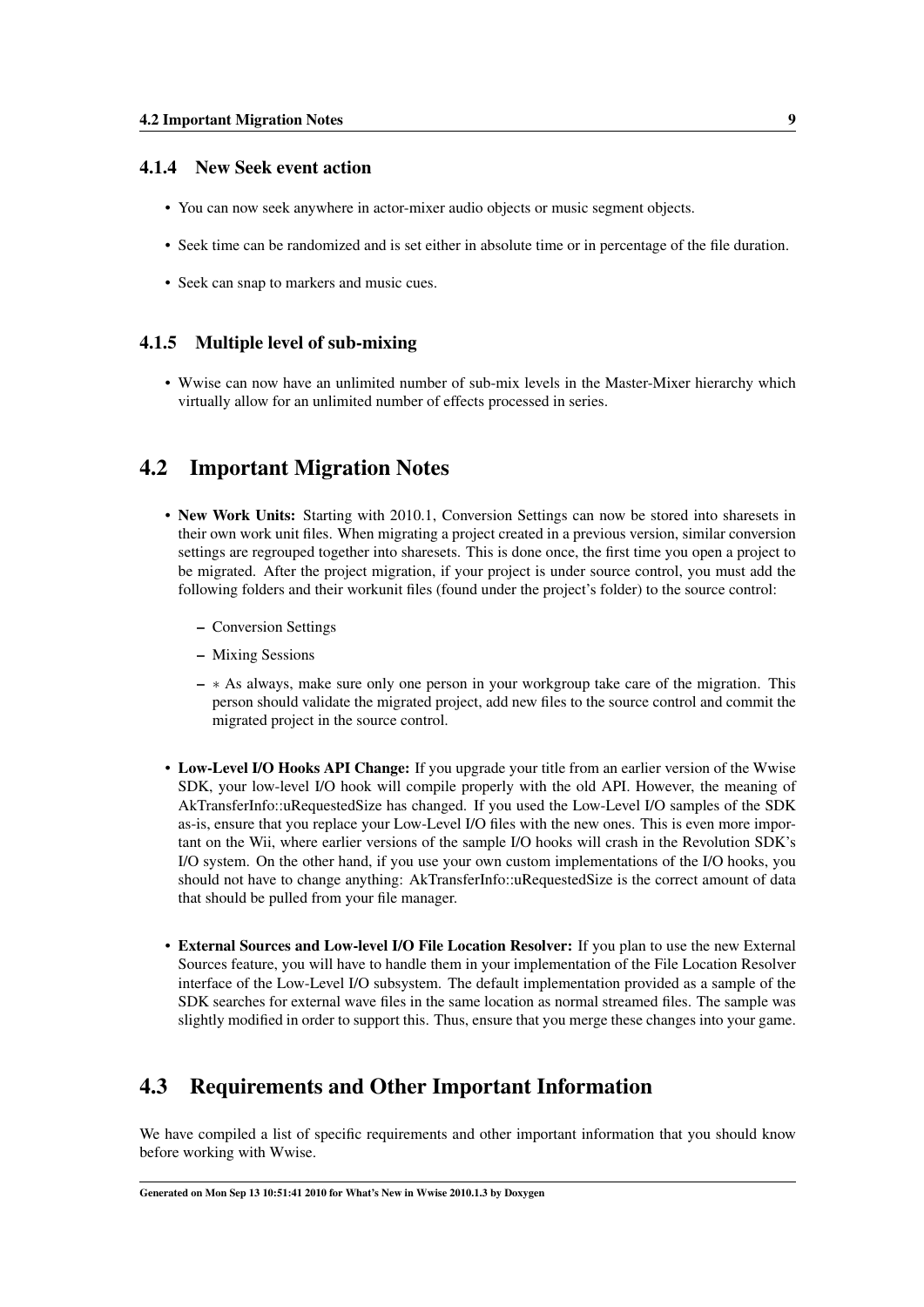#### <span id="page-13-0"></span>4.3.1 Audio File Management

Loops shorter than sample boundaries removed during conversion. During the audio conversion process, loop regions that are shorter than the sample boundaries are removed.

Sample rate conversion values should match native platform rate. The audio pipeline uses real-time sample rate conversion nodes when playing sounds that differ from the platform's native sample rate (48 kHz for Windows, Xbox 360 and PLAYSTATION 3). As an optimization, and also to prevent possible conversion rate aliasing artefacts, content that does not require pitch-shifting such as music should be converted to match that of the native platform. For Windows, it is also possible to have a native format of 24 kHz using the audio quality option that is available from the SDK.

XMA sample accuracy in Wwise is limited to codec capabilities. Because the hardware for XMA limits looping at 128 sample boundaries, keep in mind the following when using these sources for music objects:

- Minor artefacts may result when the Wwise loop fixing algorithm specified in the XMA conversion settings is applied to the XMA sources. These artefacts, which result from slight time-stretching or pitch-shifting in the algorithm, are less noticeable for sources with a long duration.
- Looping XMA source music clips may lose timing accuracy each time the loop point is crossed. However, the Play and Stop position in the segment are always sample accurate.
- Due to phase shifts that may occur in the XMA encoding/decoding mechanism, it is not recommended to try to align the last and the first samples of two contiguous XMA-converted clips.

#### <span id="page-13-1"></span>4.3.2 Wwise Game Simulator

The debug version of the Game Simulator can only run on systems with Visual Studio installed. The debug version requires certain .dll files, which are included with Microsoft® Visual Studio.

Requirements for X64 version of Game Simulator. The X64 version of the Game Simulator can only run on a native 64 bit operating system (i.e. Vista 64 bit).

#### <span id="page-13-2"></span>4.3.3 General

External components required for installation. The following external components are required to run Wwise:

- Microsoft® .Net Framework Version 2.0, which is included in the installation package.
- XMLLite for Windows XP Service Pack 2. To download a copy of XMLLite, visit the Microsoft web site.

Note: XMLLite is automatically installed with Windows XP Service Pack 3 and Windows Vista.

DirectX® October 2006 or later, which is required to run the Game Object 3D Viewer in Wwise and the Xbox 360 controller on Windows. To update your version of DirectX, visit the Microsoft web site (<http://www.microsoft.com/directx>).

Note: If you have an older version of DirectX, Wwise will run normally, but the Game Object 3D Viewer will not be available and you will not be able to test motion in Wwise.

Visual Studio DLL Dependencies. The following versions of Microsoft Visual Studio are used to build the Wwise libraries:

• VC 2005 version: 8.0.50727.867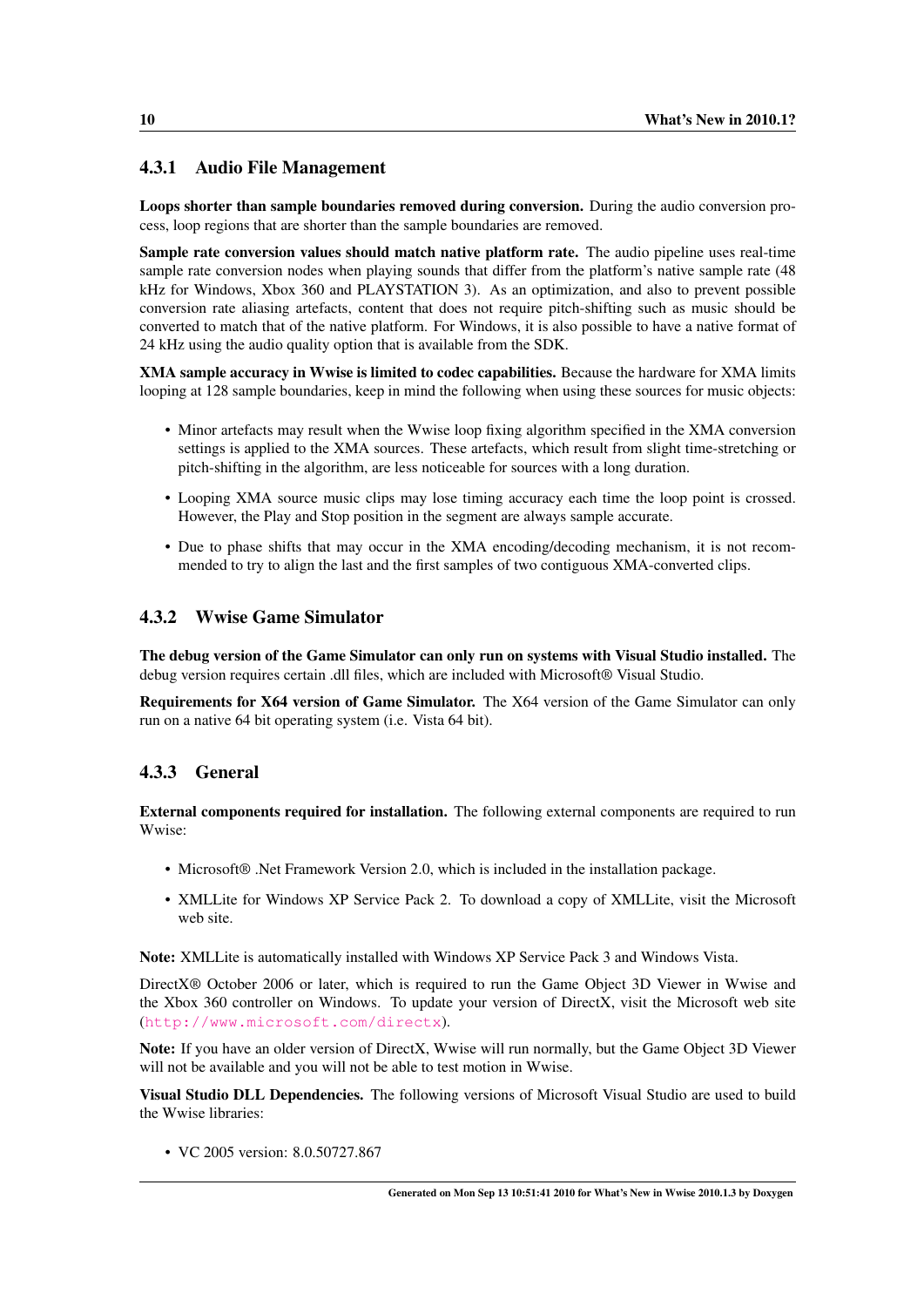• VC 2008 version: 9.0.30729.1 In both cases, the Wwise libraries have a dependency on a specific version of the CRT DLL. If you are using a different version of Visual Studio, or if you do not want your game to depend on that version of the CRT DLL, you can link to the libraries from the Debug (StaticCRT), Profile (StaticCRT) and Release (StaticCRT) folders instead. For more information on the Visual Studio DLL dependencies, refer to the "Platform Requirements" section of the SDK documentation.

#### <span id="page-14-0"></span>4.3.4 Motion Devices

Connect game controllers to high power USB ports. Motion devices need to be connected to a high power USB port. If the USB port does not have sufficient power to run the motion device, the system will unmount the device to protect both the operating system and the device itself. The USB ports in the front of a computer are generally not powerful enough to run a motion device, so you should connect them to the USB ports at the back of the computer.

#### <span id="page-14-1"></span>4.3.5 Project Migration

Wwise 2010.1 Installation and Migration Guide. When you are ready to upgrade to a newer version of Wwise, you need to follow a coordinated protocol to ensure that your projects created in the previous version are migrated smoothly to the newer version. For more information, it is strongly recommended that you refer to the Wwise Installation and Migration Guide, before you upgrade.

#### <span id="page-14-2"></span>4.3.6 SoundBanks

SoundBanks version has been updated. The version of the SoundBanks has been updated since 2009.2.1 to account for the new Probability/Weighting options in the Dialogue Event. This means that you will need to regenerate all your SoundBanks so that they are compatible with the current version of Wwise.

# <span id="page-14-3"></span>4.4 Known Issues and Limitations

Audiokinetic is constantly working to provide you with the highest quality software; however, you should be aware of the limitations and issues in this version of Wwise.

#### <span id="page-14-4"></span>4.4.1 Wwise Known Limitations

The following table describes the limitations in this version of Wwise.

Section Description

- Audio Busses
	- If you are ducking a bus that is playing a series of short sounds within a looped sequence container set to Continuous, you may experience a loss in ducking between the short sounds or at the loop point of the container. To avoid this behavior, you can either add sample accurate transitions between the sounds within the container, or set the ducking recovery time to anything but zero.
- Audio File Management
	- Markers in the loop region for files in Vorbis audio format may be skipped.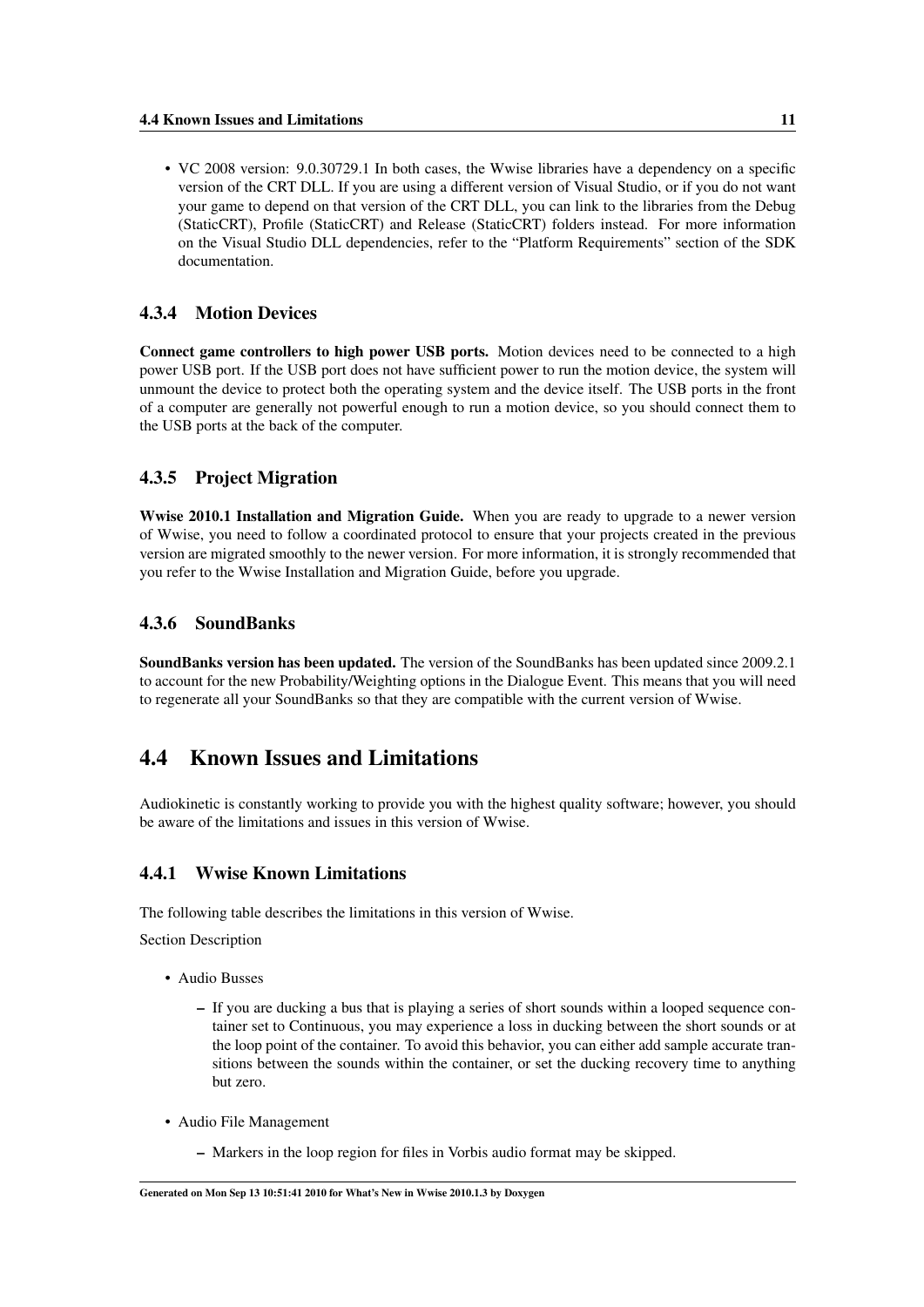- The Vorbis encoder library may result in poor audio quality for sounds using sample rates below 16 kHz. The Vorbis codec was specifically tuned for higher sample rates and performs very well above 16kHz. Audio quality below the 16kHz sampling rate, however, can vary considerably depending on the encoding settings used and the audio asset itself.
- Containers
	- Even though a Sample Accurate transition can be applied to a Switch container that is the child of a Random or Sequence container, this option will have no effect in this case is the switch order more than one sound to be played simultaneously.
	- The maximum number of supported child objects in any type of container is 65535. Although Wwise allows you to create more than 65535 in the authoring application, no parent-child link can be made between the parent and the child above the 65535 limit. Without the link, these child objects cannot receive any notification updates during playback, including changes to volume, positioning, and so on.
	- There are several restrictions and limitations that currently exist when using the crossfade, sample accurate, and trigger rate transitions with random and sequence containers. For a complete list, refer to the [Wwise Knowledge Base](http://kb.gowwise.com/).
	- If the playback instance limit is reached for a random or sequence container using Trigger Rate as the transition type, the currently playing sound as well as the container itself will be killed.
	- Even though a sample accurate transition can be applied to a container with source plug-ins on the Wii platform, this option will have no effect.
- Effects
	- Changing the properties for a delay effect assigned to a sound while playing that sound in an audio bus is not persisted when you play the sound again.
	- Since you cannot apply a crossfade when bypassing or un-bypassing an effect, you may experience clicking when using the Enable/Disable Bypass event action.
	- The Wwise Reverb and Wwise Reverb Lite effect plugins are deprecated in this version of Wwise and may become obsolete. If you are currently using either of these plug-ins in your project, it is recommended that you replace them with either the Wwise Matrix Reverb or the Wwise RoomVerb plug-ins.
- Events
	- When you have an event that contains the actions Play, Stop, and Play, the second play action will not trigger the sounds to play as expected.
- Interactive Music
	- Transition segments with a length of zero, with Play transition post exit enabled, will not play when a "same time as playing segment", "immediate" transition occurs.
	- The Break event action does not work as expected for music objects.
	- The empty space on a track before a clip will be used as the clip's pre-entry.
	- The Wwise conversion method makes sounds longer by approximately 12 samples per minute causing some inconsistencies for music objects. Sources that are in the following frequency are affected:
		- \* 44100Hz on Xbox 360, Windows, and PLAYSTATION 3
		- \* 22050Hz on Windows and PLAYSTATION 3
		- \* 11025Hz on Windows and PLAYSTATION 3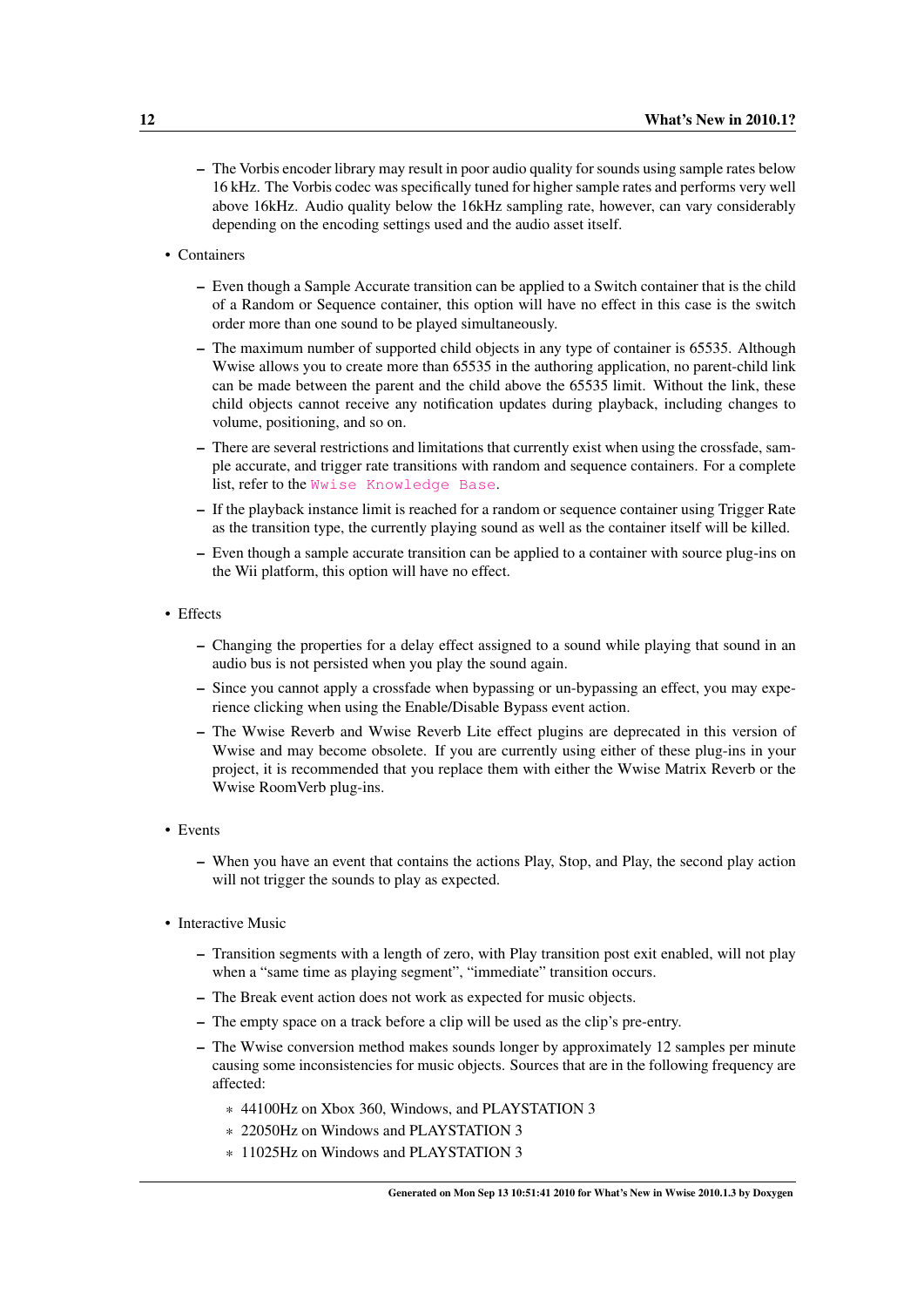- The wave data displayed in the Music Segment Editor for a converted file represents the original file and not the converted file.
- The total duration of "continuous" musical content that plays over "nothing" is limited to 12.4 hours. This includes the individual length of a segment or the cumulative length of stingers played all within the same switch. If a change in switch occurs, the cumulative time counter is reset to zero.
- On single CPU machines without hyper-threading, you may experience a slow down in music tempo when moving the 2D Panner in Wwise. To avoid this problem, you can increase the Output Buffer Latency setting in the User Preferences dialog box.
- Interface
	- Some views in Wwise are cropped on Japanese systems and potentially other languages as well. This can also occur if you modify the font DPI in Windows. To fix this issue, you can download new registry files from the [Wwise Knowledge Base](http://kb.gowwise.com/) or revert the font size to the standard Windows setting.
- PLAYSTATION3 platform
	- In order for streamed Vorbis files to play correctly on the PLAYSTATION3, the granularity of the I/O must be a multiple of 16 bytes.
- Positioning
	- The time base used in Wwise to record changes in positioning is independent of the time base used by your computer's sound card. As a result, the changes in positioning may not be synchronized to the sound that is played.
	- If you add or remove a point along the path during playback, the sound will continue to play, but there will be no propagation. The next time you play back the sound, the changes that you made will be applied.
	- Wwise uses an "equal power" schema to ensure that no audio source exceeds 0dB in any speaker. As a result, all stereo sounds set to 2D positioning will be played 3dB quieter by Wwise. To maintain the same mixing reference, boost the 2D sounds by 3dB.
- Projects
	- When a project is saved to a mapped network drive, performance may be seriously affected. If you decide to save your projects to a mapped network drive, Audiokinetic will not support these projects.
	- When "User Account Control" (UAC) is enabled on Windows Vista more recent versions, Wwise sample projects installed under "Program Files" or "Program Files (x86)" can't be opened with the 64-bit version of the Wwise authoring application because of permission issues. While these projects can be opened with the 32-bit version of the Wwise authoring application even when UAC is enabled, we strongly advise against it as the cache, Originals, and GeneratedSoundBanks folders will be "virtualized", and will thus be using the wrong folders. To workaround this issue, do one of the following:
		- \* Move the project to a location where you have full read/write permissions. Note that the IntegrationDemo executable will search for SoundBanks in the relative path where they would normally be generated, so you should also move the IntegrationDemo executable, if you plan to use it. (This option is recommended).
		- \* Disable UAC. Since UAC is a security feature introduced in Windows Vista, we do not suggest disabling it as it may render your computer vulnerable to malicious software and other forms of attacks.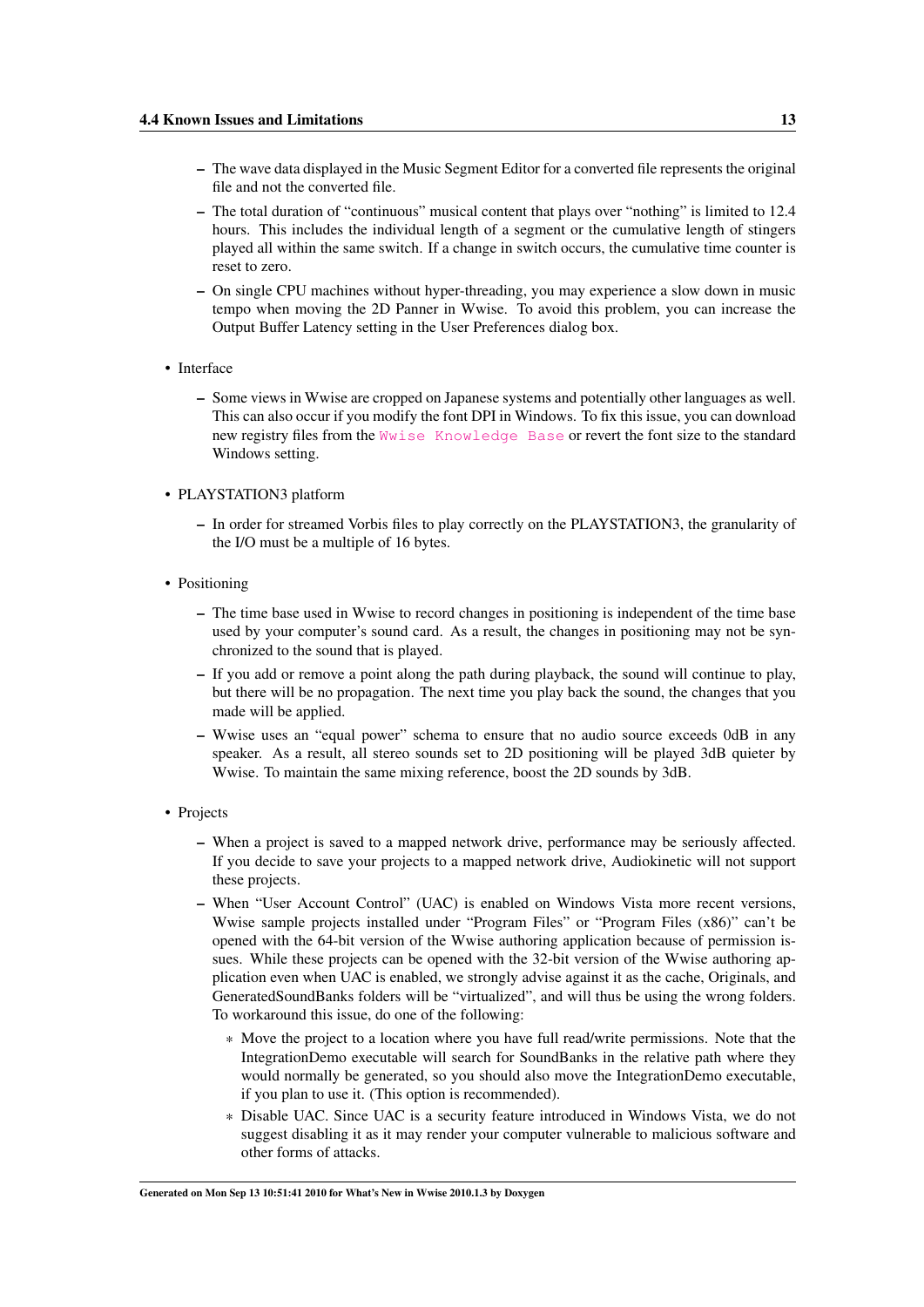- Remote Connections
	- If the IP address of a computer changes while the Remote Connections dialog box is open, the computer will be displayed in the Available list using the LAN IP address instead of the usual "Local Host" IP address. If you connect to this computer, this computer will be added to the History list using the LAN IP address even if the same computer is already in the list using the "Local Host" IP address. Wwise doesn't recognize that these two entries are the same remote computer. The next time you use Wwise, both entries will remain in the History list. Despite the duplication, you can connect to the computer using either entry.
- SDK
	- The Wwise SDK contains four sample effect and source plug-ins: Delay, Sine, Audio Input, and Tone Generator. The C++ projects that create the DLLs to be used in Wwise offer three configurations: Debug, Profile, and Release. Right now, only the Profile and Release versions of the DLLs will work with these plugins in Wwise. The Debug version crashes when you try to use these sample plug-ins.
- SoundBanks
	- If a sound exists in more than one SoundBank, a transition will not be applied between the two instances of the sound when one SoundBank is unloaded and another one is loaded. In this case, the first instance of the sound will stop and the second instance will start from the beginning.
	- Note: Using the PrepareEvent mechanism will prevent this sort of problem from happening.
- Streaming
	- If the hard disk on the Xbox 360 and the PLAYSTATION3 have not been read for a while, you may experience longer read times than normal. When this occurs during critical streaming situations, notifications of voice starvation and source starvation will be sent to the Wwise error log.
- Wii platform
	- The value returned by AK::IAkLowLevelIO::GetBlockSize() must be a multiple of 32 (bytes) in order to play back ADPCM files.
	- On the Wii platform, streamed audio files with file and loop lengths of less than 20ms will not play as expected.

#### <span id="page-17-0"></span>4.4.2 Wwise Known Issues

The following table describes the relevant outstanding issues that could not be resolved in this version of Wwise.

- Audio Files
	- WG-11260: Audio from file with too many markers fails to play. If the marker data chunk in the file header is larger than the granularity of the file streaming, the code fails to read the header.
	- WG-14380: Padding of XMA files inside the header and at the end of the file makes them larger in size than necessary.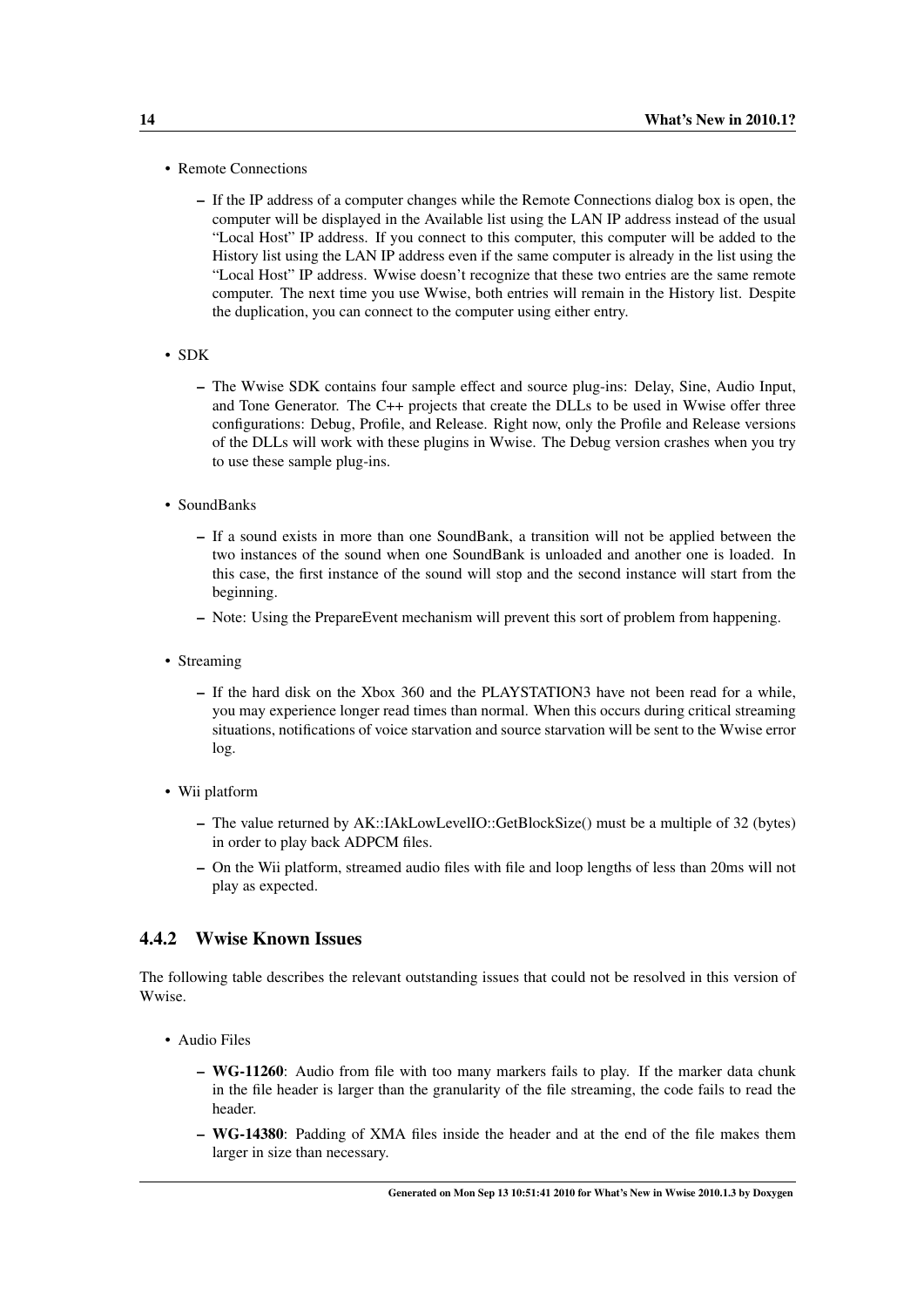- WG-15767: Markers are handled incorrectly when used with virtual voice option 'FromElapsedTime'.
- WG-15899: When converting an LFE only sound (0.1) to XMA, it is converted to a mono (1.0) file instead, in error.
- Blend Containers
	- WG-15390: A sound within a blend container may not be triggered if it follows a sound that failed to play.
- Command Line
	- WG-15554: When using Windows Vista, WwiseCLI.exe can't be used with the Task Scheduler when no user is logged in.
- Contents Editor
	- WG-14785: Objects displayed in the Contents Editor are not sorted alphabetically, which can make it difficult to find objects quickly.
- Effects
	- WG-10527: Real-time effect is layered on top of rendered effect when connected to a game.
	- WG-14931: Rendered effects are not listed in the Edit tab of the SoundBank Editor.
	- WG-15310: If the Bypass option is selected for an effect that is used as an environmental effect, the environmental effects will be bypassed when connected to a game.
- Events
	- WG-14402: In very rare circumstances, Wwise may crash when renaming a newly created event.
- Game Object 3D Viewer
	- WG-15054: Game objects with multiple positions are not shown in the Game Object 3D viewer.
	- WG-16246: The Game Sync Monitor doesn't update as expected until you add or remove a watch from the Watches list.
- Game Simulator
	- WG-16071: Game Simulator is not detecting game pad inputs on Vista 64 bit.
- General
	- WG-15941: When using certain UI schemes in Vista, the property sliders may not react as expected.
	- WG-15706: When installing Wwise on Vista or Windows 7 with UAC enabled, the Wwise project and work unit files (.wproj/.wwu) do net get associated with the Wwise application.
- Integrity Report
	- WG-15569: The integrity report message "Streamed XMA files do not support region loops" may be displayed even when the audio file doesn't contain a region loop.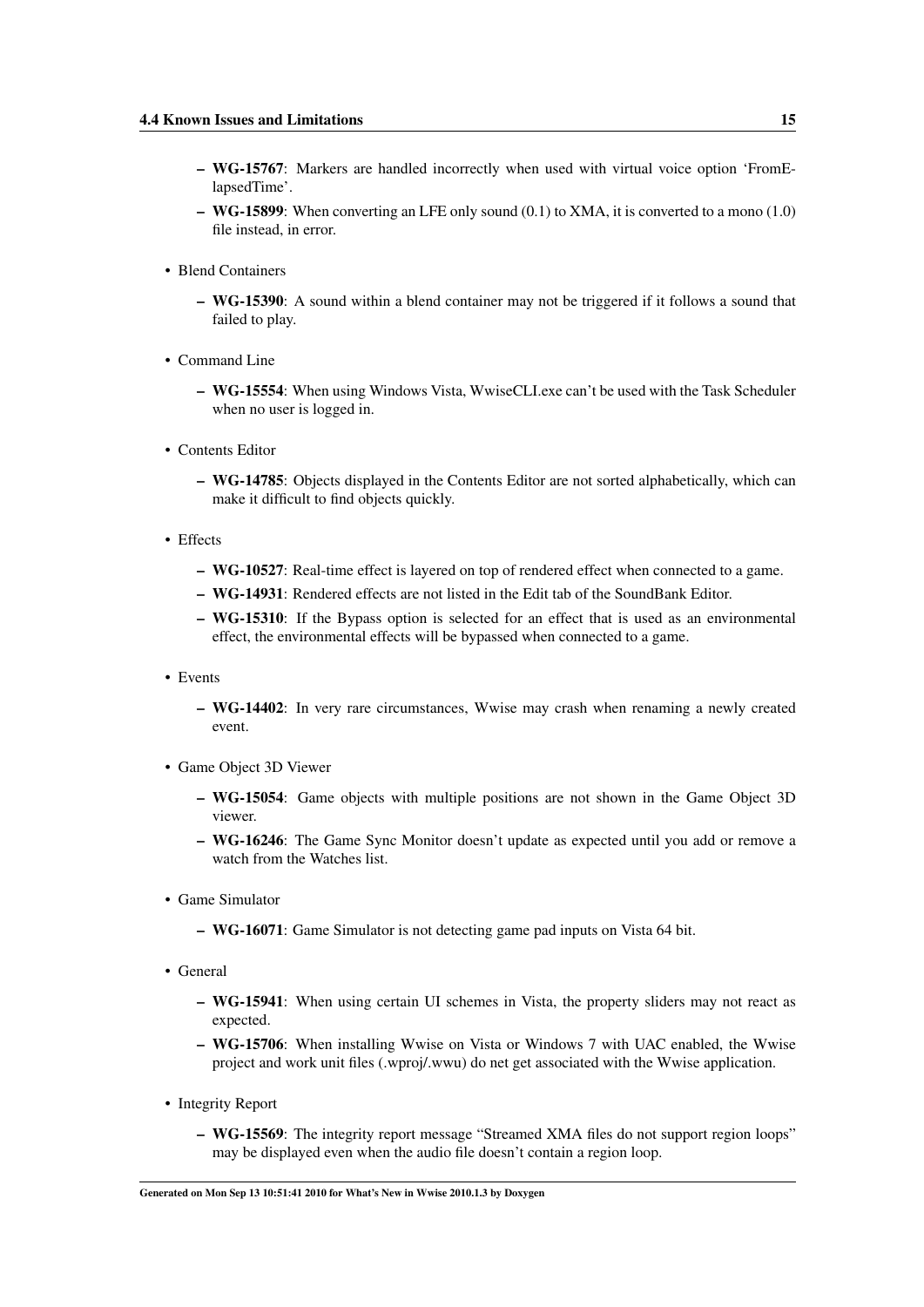- Interactive Music
	- WG-6432: "Use Transition Segment" option starts the next cue at the beginning in error when "Play from elapsed time" is selected.
	- WG-11166: User cue and Grid callbacks are not available in the SDK.
	- WG-12325: Wwise may assert if grid information for a particular segment cannot be found.
	- WG-14711: When music loops, the music timer callback sends 2 'bar' or 'beat' notifications instead of 1, as expected.
	- WG-15367: If a change in switch occurs while the music is paused, it may not transition to the new switch when the music is resumed.
	- WG-15728: When a transition segment is added to the Any to Any transition and then removed, the music segment and corresponding media file is still included in the SoundBank, in error.
	- WG-16261: If a double switch reversal occurs during the playback of a music switch container, the wrong music segment is played.
	- WG-16269: Glitches may be heard due to the hard trimming of effect tails for music segments and tracks.
- Looping Sounds
	- WG-14878: Looping sounds get kicked in error due to instance limiting.
- Mac
	- WG-15638: Although the 'Enable Effect on Voices Control Bus' option is selected by default in the Integration Demo, it is not initialized properly on startup. To workaround this issue, simply clear the option and then select it again. This issue only applies to the Integration Demo on the Mac platform.
- Master-Mixer Hierarchy
	- WG-15481: SetVolume action that is applied to a bus may be applied twice when the bus also contains an effect.
- Motion
	- WG-15383: Pragma warning line for the D-Box relates only to the PC, and should not be included for the other platforms. WG-14852: Motion FX objects do not work as expected within a Dialogue Event.
- Multi-Channel Creator
	- WG-16302: Sample loop markers within a source file are not kept in the multi-channel files generated by the Multi-Channel Creator.
- Obstruction/Occlusion
	- WG-15678: When updating the Obstruction/Occlusion curves in Wwise while connected to a game, the curve information is not propagated to the game, as expected.
- Playback Limit
	- WG-15124: Playback limit may continue to be applied even though it is greyed out in the Wwise application.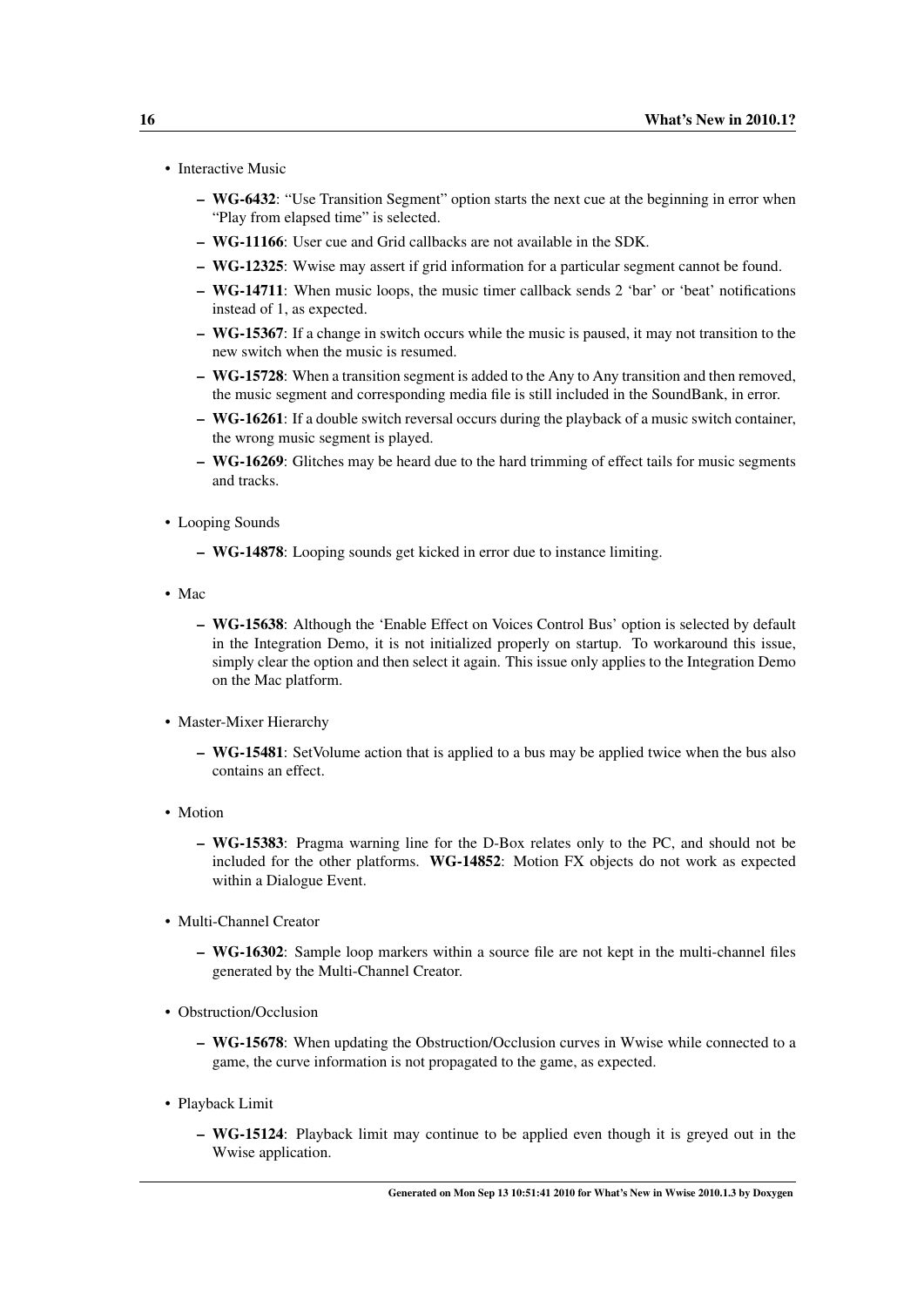- Profiler
	- WG-11746: Unhelpful message is displayed in the Capture Log when using PostEvent on a non-registered game object.
	- WG-14176: The RR and RL columns on the Listeners tab of the Advanced Profiler are inverted.
	- WG-15476: Error message missing in the profiler when Wwise detects two similar media files that don't have the same size.
	- WG-15617: When an error occurs in the profiler, Wwise displays the event ID, but not the event name.
- Projects
	- WG-9819: Wwise may crash while saving a project if it detects invalid work unit XML.
	- WG-14579: Projects may become corrupted when migrating a project that contains a missing plug-in.
- Random/Sequence Containers
	- WG-15057: Random/Sequence containers (AkRanSeqCtnr) take up more memory than required in the sound engine.
	- WG-15729: Wwise may crash when playing a sequence container that contains a continuous switch container as a child.
	- WG-16227: The Weighting option for objects within Random/Sequence containers does not work as expected in certain situations.
- RTPCs
	- WG-14506: Audio glitches may occur when using a Peak Limiter as well as a Parametric EQ that has an output level driven by an RTPC.
- SDK/Sound Engine
	- WG-15451: Wwise libraries may not be compatible with some compilers as a result of certain libraries using the Whole Program Optimization.
	- WG-15501: Memory address may be reused by switch container after a game object is unregistered causing Wwise to play a different sound than is expected.
	- WG-15537: Race condition may exist that causes the sound engine to crash when connected remotely to your game.
	- WG-15805: The casing of the file AkAssert.h is used inconsistently in the SDK; either AKAssert.h or AkAssert.h.
	- WG-16185: Speaker volume matrix callback is not called for 2D sounds in IsInitiallyUnderThreshold.
- SoundBanks
	- WG-12087: Game parameters used by control busses are not included in the Initialization bank.
	- WG-13305: SoundBank output text files become inconsistent when a project contains two switches/states with the same name in two different groups.
	- WG-14186: When SoundBanks are generated, Wwise loses registered game objects registered by the SoundFrame preventing sounds from playing.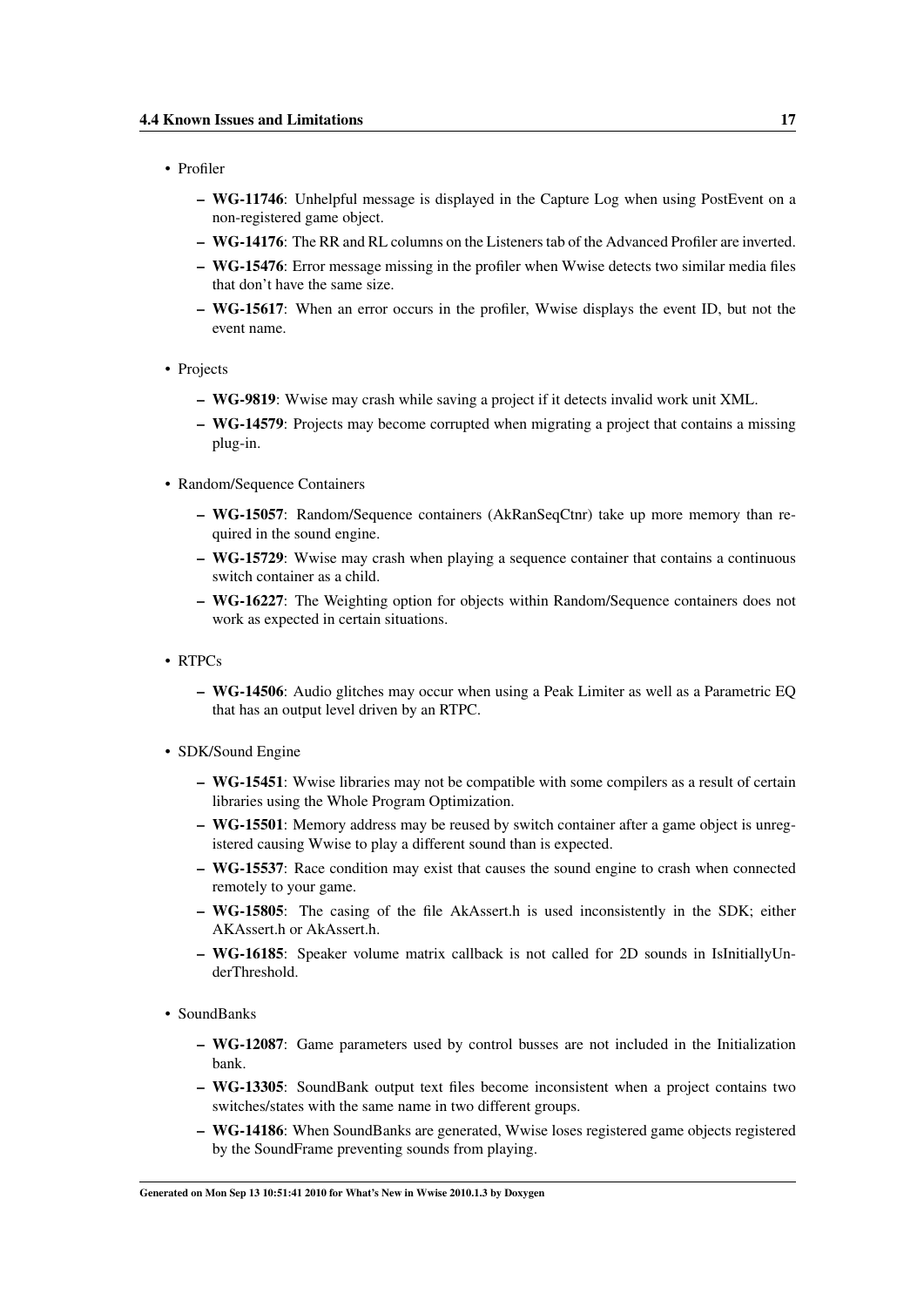- Source Plug-ins
	- WG-15671: Can't enter a new line in the Notes field of the Source Plug-in Editor. Pressing Enter doesn't introduce a new line of characters, but rather loses the field's focus. To workaround this issue, create the note as you want it to appear in an external editor and copy and paste it into the notes field in Wwise.
	- WG-16232: Clipping may occur when using the Pink or Red noise color setting within the SoundSeed Air - Woosh source plug-in.
- Streaming/IO
	- WG-15365: Streamed ADPCM sounds that have been paused may not play back when they are resumed and returning from the virtual voice.
- Wii
	- WG-10869: Possible loss of DSP control may cause audio corruption for streamed audio files.
	- WG-15250: Glitches may occur when pausing music segments on the Wii platform due to inconsistencies between the music and lower engines.
	- WG-17439: Breaking a looping and streaming sound on the wii can in very rare situations cause the sound to stop with the error: "File or loop region is too small to be played properly".
- Workgroups
	- WG-15634: When using the Perforce plug-in, Wwise may hang if the P4 server does not respond.
	- WG-15557: When using the Perforce plug-in, the following message "login not necessary, no password set for this user" may be displayed unnecessarily.
	- WG-15558: When using the Perforce plug-in, the file history scrolls unnecessarily as the information is received.
	- WG-15559: When using the Perforce plug-in, the history returned by P4 truncates the description removing useful information.
	- WG-16257: Wwise may crash when loading a work unit that includes an audio source with a space at the beginning of its filename.

#### <span id="page-21-0"></span>4.5 Complete Changelist

The following sections list and describe the changes made to Wwise between version 2009.3 and version 2010.1

#### <span id="page-21-1"></span>4.5.1 SDK Folder Structure Changes

• WG-16874: XBox360 version now only supports VC9 (Visual Studio 2008), VC8 was deprecated in the last version of the Microsoft XDK. The libraries in \SDK\XBox360\ are not distributed anymore. You must now be using  $\SBK\XBox360$ <sub>vc90</sub>.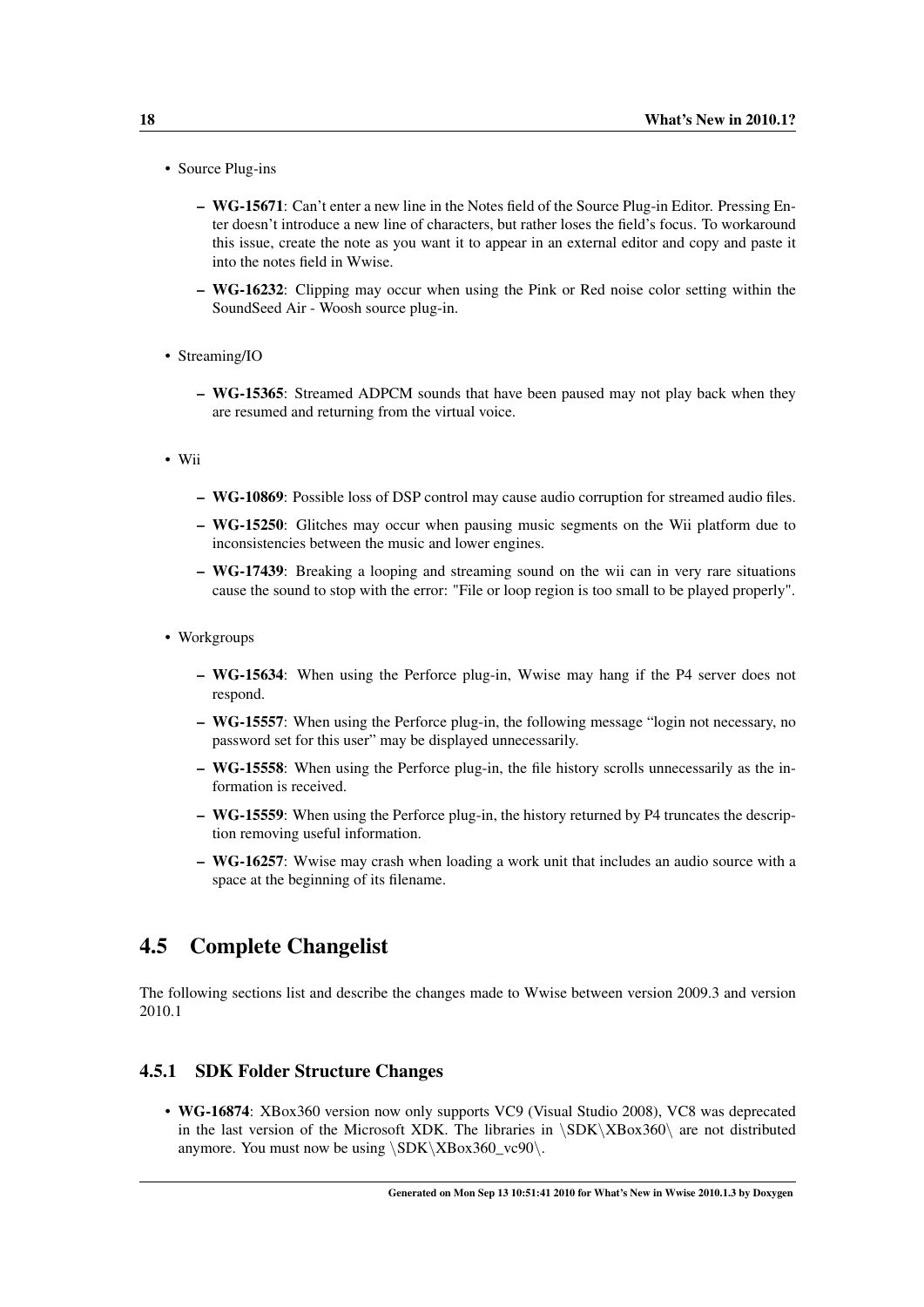#### <span id="page-22-0"></span>4.5.2 Platform SDK updates

- WG-16339: (Wii) Sound engine now compiled using Wii Revolution SDK 3.3.
- WG-16874: (Xbox360) Sound engine now compiled using Microsoft XDK February 2010 (11164).
- WG-16878: (PS3) Sound engine now compiled using SDK 320.( Also in 2009.3 patch 4 )

#### <span id="page-22-1"></span>4.5.3 API Changes

- WG-11112: Two new functions/notifications now required to be implemented in the Sound Frame IClient: AK::SoundFrame::IClient::OnDialogueEventNotif() and AK::SoundFrame::IClient::OnArgumentsNotif().
- WG-15264: The source control plug-in interface slightly changed in 2010.1.
- WG-16163: AK::SoundEngine::PostEvent now has new optional parameters to support the new "External Source" feature.
- WG-16671: FNVHash::Compute now generates an incremental hash if the same instance of the class is reused across Compute calls.
- WG-16678: Changed Low-Level I/O structure AkTransferInfo. AkTransferInfo::uRequestedSize used to represent the buffer size and did not take the end of files into account. This was causing confusion. Henceforth, a new field, AkTransferInfo::uBufferSize, represents the buffer size, and Ak-TransferInfo::uRequestedSize now represents the exact amount of requested bytes for this transfer. This may have an impact on your implementation of the low-level I/O hook.
- WG-16706: Multiple changes regarding the Wwise plug-in interfaces. Some of these changes are for future support of large data section which are not completely exposed to the Plug-in SDK yet. Some functions will have to be added to your project with a void implementation for the moment to compile properly.
	- All existing plug-ins for Wwise should be recompiled with the latest Wwise SDK prior using them in Wwise 2010.1.
	- The new function AK::Wwise::IAudioPlugin::SetPluginObjectMedia (...) should be implemented to void by any plug-in that doesn't use the plug-in large media system.
	- Any plug-in implementing the AK::Wwise::IAudioPlugin interface must implement the function AK::Wwise::IAudioPlugin::GetPluginMediaConverterInterface (...). Simply return NULL, this is not accessible from plug-ins at the moments.
- WG-16721: API changed to allow External Sources to work with dynamic sequence objects.

#### <span id="page-22-2"></span>4.5.4 New Features

• WG-16321: New Mixing Desk view in Wwise authoring application (Ctrl+Shift+M in Wwise application, See help for more info.).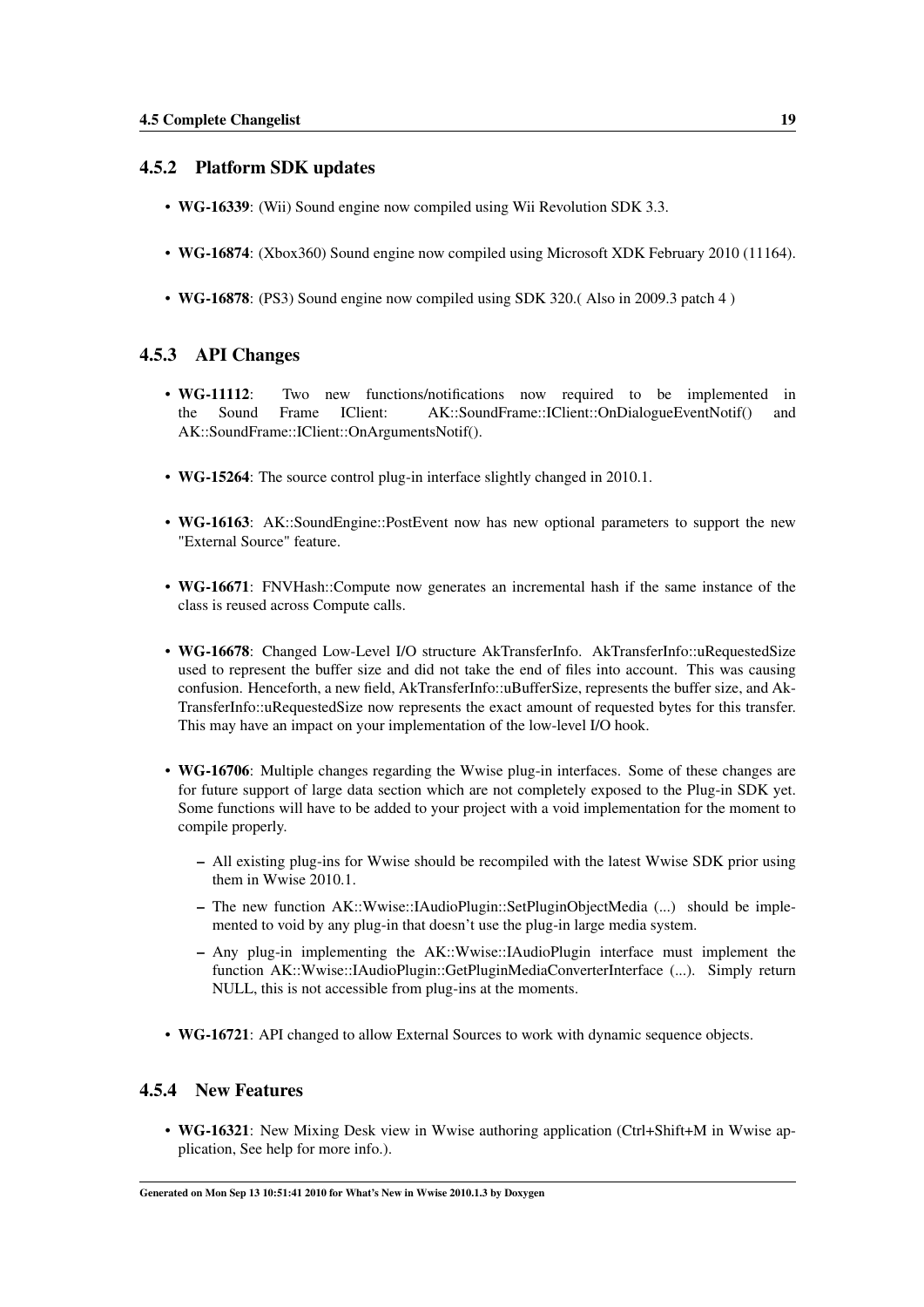- WG-16465: Conversion Settings can be stored in ShareSet objects and re-used across the Project. Conversion Settings now also leverage the override mechanism, so Conversion Settings can be set to high-level objects in Wwise to generalize the usage. Be sure to take a look at the [video](http://www.audiokinetic.com/video/video.php?target=tutorials/Wwise/21) [tutorial](http://www.audiokinetic.com/video/video.php?target=tutorials/Wwise/21).
- WG-15821: External Sources
- WG-14502: Now allowing Sub-mixing Master-Mixer hierarchy allowing pipelining multiple layers of effects in the busses.
- WG-11833: New SoundBank Setting Options: List the maximum radius of any attenuation that plays on an event.
- WG-15264: The File Manager has now the ability to move and rename audio source files using the Source Control plug-ins. The Source Control plug-in interface has changed.
- WG-16221: New sample code to playback microphone output on the XBox360 in the sample "IntegrationDemo".
- WG-14442: Now possible to copy custom states from 1 state to another by using the "Sync Custom States" functionality.
- WG-9505: Wwise does now support copy/pasting RTPC curves across objects in Wwise.
- WG-11112: Dialogue events now supported in the Sound Frame. 2 new notifications to be implemented in the Sound Frame IClient: OnDialogueEventNotif() and OnArgumentsNotif().
- WG-10870: New feature: Seek actions, allow you to seek within a playing sound, or to start a sound at a specific (or random) offset.
- WG-17183: Added "Number Of Active Events" to performance counters in Wwise Profiler.
- WG-15048: Now possible to use user specific location for imported /.cache directory.
- WG-2830: New keyboard shortcut (Alt + Up Arrow) and menu item (Edit > Navigate to Parent) to edit the parent of the object that is currently being edited.

#### <span id="page-23-0"></span>4.5.5 Behavior and Performance Changes

- WG-17071: Streamed playback instances have smaller memory footprint, less code and are generally more efficient.
- WG-16894: Minor performance optimizations to resampling/pitch and low pass filtering in the pipeline on the XBox360.
- WG-15880: Improved performance of RTPC changes when many game parameters are present.
- WG-17092: Streamed XMA virtual voices FromElapsedTime now consume less CPU.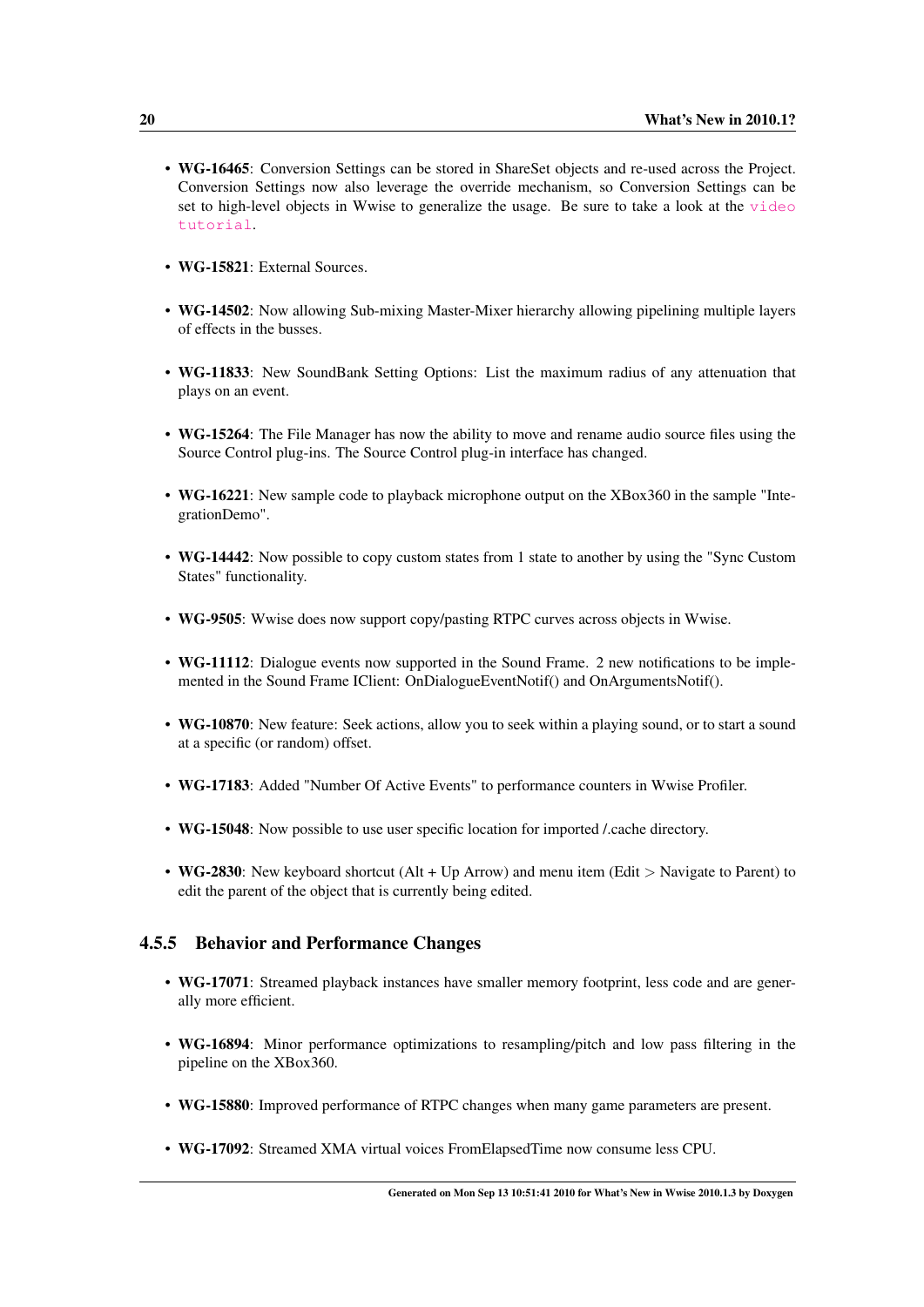- WG-16141: Fixed: Streamed audio sources in music tracks require that they have streamed their first buffer in before their memory can be released after having stopped.
- WG-16347: I/O usage improvement: Streamed sources were tweaked so that they don't start playing immediately after reading the first streaming buffer, but instead wait until their "target buffering" is met. This allows you to use smaller IO buffering values (AkDeviceSettings::fTargetBufferLength), thus resulting in smaller IO pool usage, because you will be less likely to run the risk of provoking source starvations at the beginning of sounds. This is especially true with small streaming granularities (AkDeviceSettings::uGranularity). Before this improvement, streamed sources were more likely to starve during the first buffer.
- WG-15951: Insert effects in the actor-mixer hierarchy now 'stay alive' for the duration of the sampleaccurate stitching. This means that the tail is not part of the sample-accurate stitch, so that it actually sounds like what you would want when you put a tail effect on it.
- WG-16271: "Don't play stinger again for X seconds" property of stingers is now exclusive. This means that when set to 0 (default), the same stinger will never be scheduled at exactly the same time as another stinger (from same Trigger).
- WG-16272: "Don't play stinger again for X seconds" property of stingers is now relative to the trigger's synchronization point, instead of the time when the Trigger is posted. The former behavior was misleading and hard to control.
- WG-16963: (Wii only) Changed: Vorbis voices used to fail playing when their "under volume" threshold" behavior was set to "Continue To Play" and they had no seek table. Now, they are able to play. However, if their voice gets kicked by the hardware (because the maximum voice count reaches 96 or DSP usage reaches 100%), they will fail restarting when the hardware re-assigns them a voice.
- WG-16927: Default gain when using Audio Input plug-in with the function CreateAudioInputSource is now 0db, instead of -12 dB.
- WG-16707: Fixed: global RTPC values are pushed to game when connecting with Wwise.

#### <span id="page-24-0"></span>4.5.6 Bug Fixes and Miscellaneous Changes

- WG-17410: Fixed: Sometimes, game objects are not displayed in the Game Object column of the Capture Log of the Wwise profiler. When this happens, and if the Wwise Object Column drop menu is set to "Wwise Object Name", the Wwise object name is not displayed either.
- WG-17140: Fixed: Vorbis decoder state not properly reset after seeking in a Vorbis source after it had already started playing. The difference was usually inaudible.
- WG-16998: Fixed: Multichannel (more than 2.0) PCM and ADPCM can have their channels swapped after having been virtual FromElapsedTime.
- WG-16765: Fixed: Off-by-one error in sample count within loop regions. Very benign on all platforms, except on the Wii where it can have unexpected behavior when seeking (using SeekOn-Event()) exactly on a loop end boundary.
- WG-16362: Crash in multichannel PCM file sources occurring with a very specific combination of file length and streaming granularity.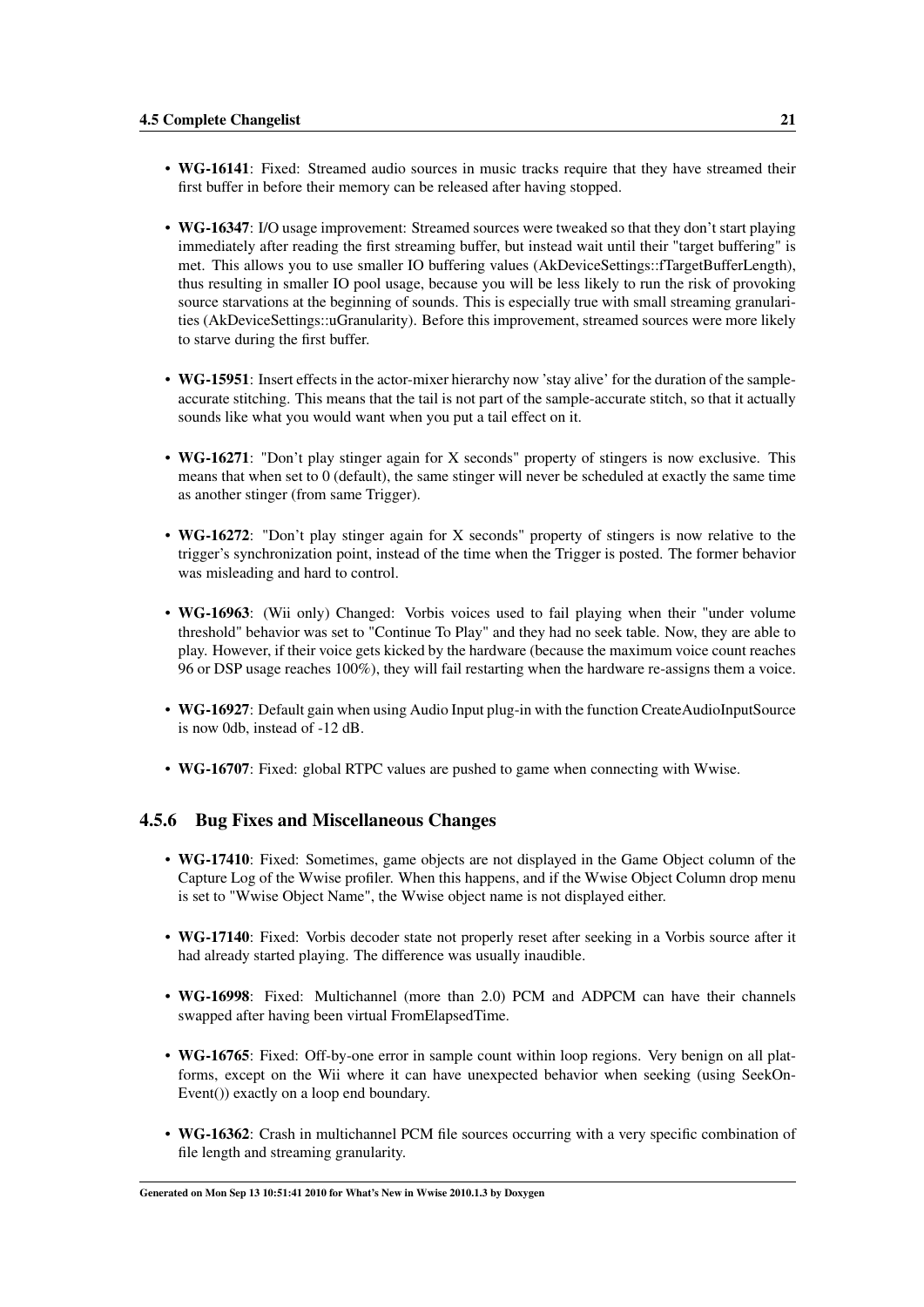- WG-16854: Fixed: Markers are inconsistent after streamed PCM and ADPCM sources have been virtual FromElapsedTime.
- WG-16853: Fixed: Streamed ADPCM push inconsistent marker notifications after being virtual (PS3 only).
- WG-16749: Fixed: possible glitch and false source starvation notification after seeking a streamed Vorbis sound on the Wii.
- WG-16750: Fixed: ASSERT in AkSrcFilePCMEx when seeking exactly on loop end boundary. Can happen in the authoring tool only.
- WG-16753: Fixed: (Wii only) Streamed PCM and ADPCM that have a looping region may starve immediately after seeking after the loop end.
- WG-16500: Actual prefetch length in zero-latency Vorbis streams is now much closer to the requested duration.
- WG-17052: Fixed: (Wii only) Vorbis "From Elapsed Time" virtual mode does not count time properly when virtual if the sound has a sample rate different than 32 KHz or a pitch different than 0.
- WG-16189: Fixed: AKPLATFORM::SafeStrCpy and SafeStrCat are not safe.
- WG-16507: Fixed: AK::IAkStreamMgr::CreateStd/CreateAuto() could set a value to the returned out\_pStream pointer if the function did not return AK\_Success (caused by insufficient memory). This resulted in an inoffensive assert in the sound engine.
- WG-14182: The Perforce client now supports Perforce servers in Unicode mode.
- WG-15925: Fixed: Attenuation curve editing while connected is not always applied in game.
- WG-14197: Wwise and WwiseCLI can now support relative paths to Wwise projects.
- WG-17215: Fixed: Conversion fails on some files when "Insert Filename Marker" is enabled.
- WG-17162: Fixed a rare crash that can occur when Shutting down the Communication engine at the same time Wwise application is trying to connect on the game remotely.
- WG-17085: Fixed playback of original WAV files created in WaveLab 6.0
- WG-17075: Stability issue fixed when playing Sequence Container containing 1 item.
- WG-17068: Fixed an issue where multi channel sounds down mixed to stereo using the Stereo\_drop conversion would possibly add a glitch at the end of the sound.
- WG-17033: Fixed: Bad markers notified from PCM and ADPCM streamed sources after having been virtual FromBeginning.
- WG-17006: Minor audio inconsistencies between XBox360 and other platforms for SoundSeed Air and McDSP FutzBox plug-ins.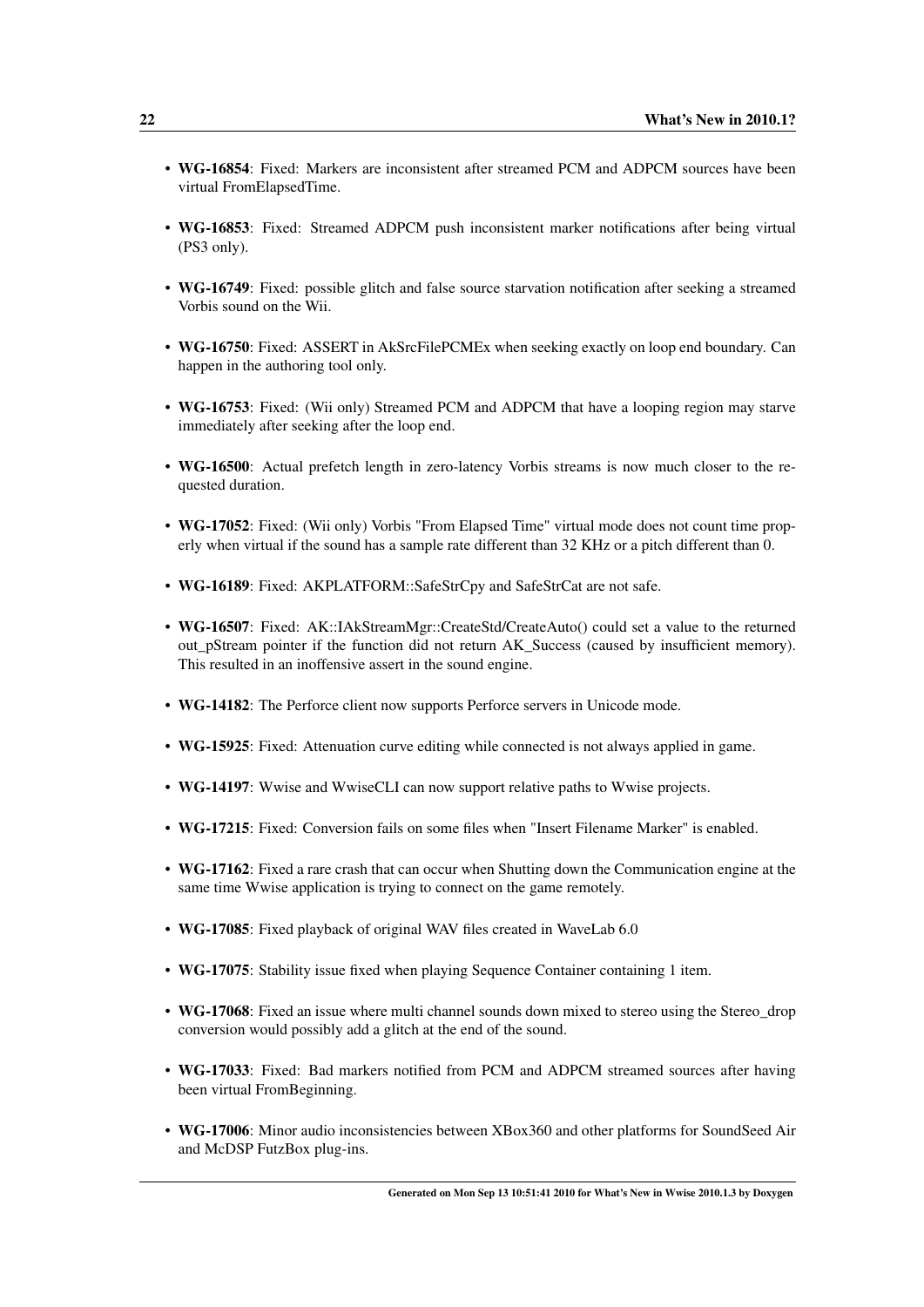- WG-16931: Fixed issues when launching Wwise with a project path that contains relative elements. Perforce integration was not working correctly.
- WG-16929: Fixed: source starvation with high-bitrate vorbis in-bank media on PS3
- WG-16871: Fixed: Blocking AK::IAkAutoStream::GetBuffer() may return before I/O is actually completed. This has no incidence on the sound engine or on your title unless you explicitly use blocking AK::IAkAutoStream::GetBuffer().
- WG-16828: Background Music Bus property is now correctly shown for the PS3 platform in the Master-Mixer Console and Multi Editor.
- WG-16768: Possible crash fixed when opening Music Segments after switching from Wwise 32bit to Wwise 64bit (or vice versa). akpk files were containing 32/64 bit dependent information.
- WG-16719: The switch ordering in the Music Switch Container association editor is now the same as the one found in the normal Switch Container.
- WG-16628: Fixed: MP3 file with multiple ID3V2 tags fails to play.
- WG-16624: Wwise does not allow anymore Music Segments to select themselves as stingers.
- WG-16443: Fixed a problem when adding watched from the Game Object Explorer's game object tab.
- WG-16386: Fixed: Streamed files using prefetch are not included in SoundBanksInfo.xml when the Original source file is absent.
- WG-16104: Fixed: live editing of bus ducking did not work in all cases.
- WG-15813: Fixed: SoundBank inclusion is sometimes wrongly excluding media from sounds that are duplicated then excluded in one of the path.
- WG-17289: Fixed: Custom multichannel ( $>$  stereo) plugins crash on the Wii. They now fail gracefully.
- WG-17017: The following factory queries were removed for the new projects and are not supported anymore for existing projects: Audio Source - Sample Rate = 48000 Audio Source - Converted Channels = Mono Audio Source - Converted Channels = Stereo Audio Source - Converted Channels = More than Stereo Audio Source - Converted has LFE
- WG-16713: Added a "Data Size" column in soundbanks' TXT file for the "In Memory Audio" section (size is in bytes) + Now listing every instance of source plug-ins under the "Source plug-ins" section.
- WG-16898: In soundbanks' TXT files, under the Source plug-ins sections, the columns are now: ID, Name, Plug-in type, [empty], Path to the Sound, Notes.
- WG-17091: Fixed: AkVorbisDecoder.lib symbols clash with standard vorbis distribution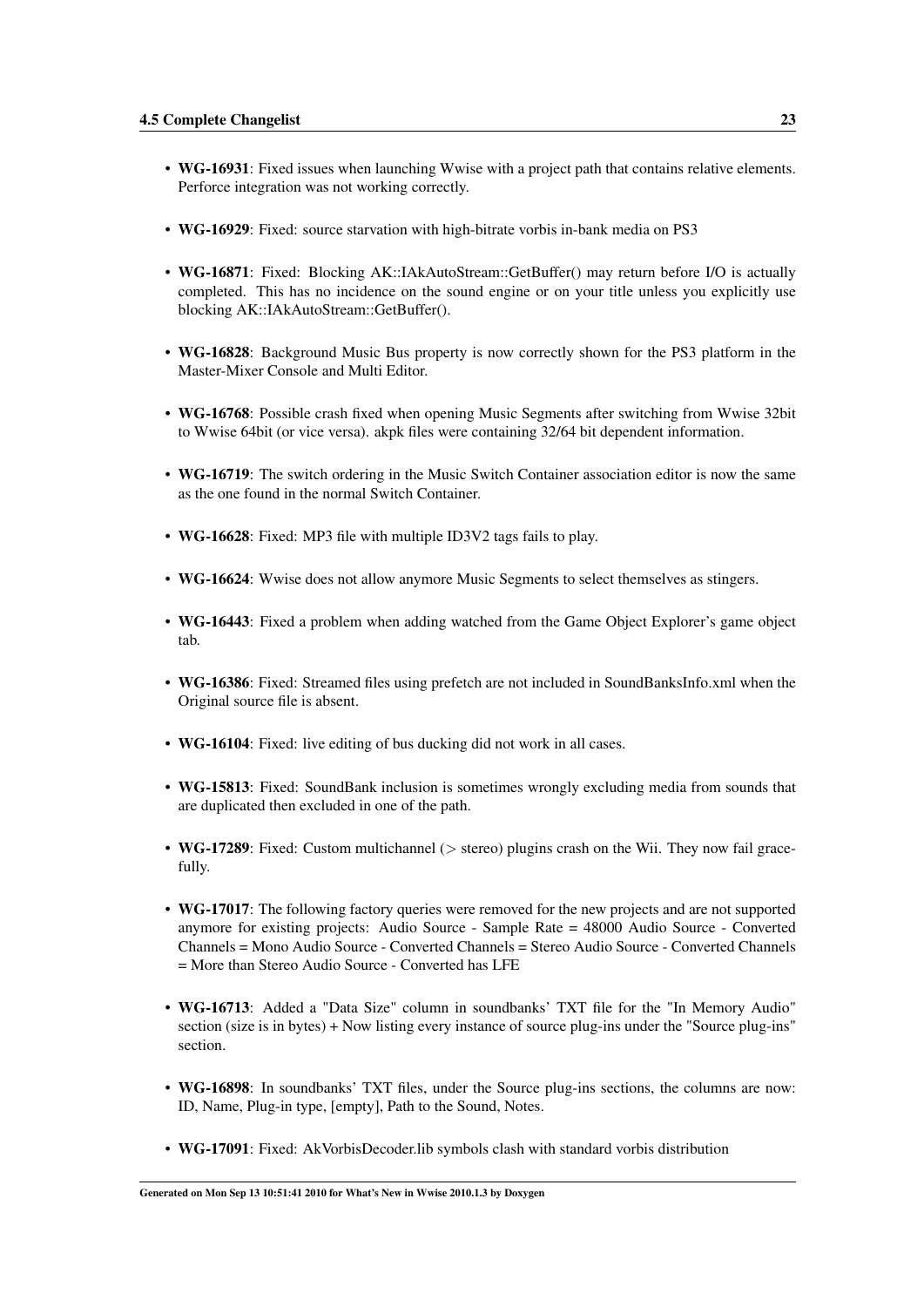- WG-16275: The version of subversion was updated from 1.5.2 to 1.6.6.
- WG-16891: (PS3)Fixed: Not all SPURS jobs are compiled with the flags -mspurs-job.
- WG-15597: Fixed: Can't load a project from the command line if the path is relative.
- WG-16224: Fixed: Possible PlayingID Conflict when calling AK::SoundEngine::PostEvent() from two different threads.
- WG-17351: Fixed: Working with switch containers with large number of children can slow down the Wwise application.
- WG-16741: Fixed: File Manager work-unit tab shows missing wav files Perforce.
- WG-16737: Fixed: Crash in Profiler statistics view in very specific situation.
- WG-16848: Fixed: Crash when xbox conversion plugins are not installed an editing Xbox360 conversion settings.
- WG-16236: Fixed: Undo is not working when deleting a column in the dynamic dialogue editor.
- WG-16810: Multi-edit now support setting values smaller than 0.1.
- WG-16611: Fixed: Wwise Crashes when browsing for a collapsing list in Event Editor
- WG-17330: Fixed: Stability issue fixed in Integrity Report with folders under audio objects.
- WG-17376: Misc change: McDSP Company ID changed from 66 to 256 to conform to existing Wwise plugin standards.

Introduced in 2009.3 Patch 4:

Platform SDK Update:

• WG-17335: All PS3 binaries were built with PS3 SDK 320.001 and included in this package.

Authoring:

- WG-16939: Fixed: False "Media not found in any SoundBank" error while generating soundbanks in some cases.
- WG-17353: Fixed: Generated .bnk files were not always identical even with the exact same project and authoring application (Note: Soundbanks generated with a 32-bit application may still be different from those generated with a 64-bit application - that's a different issue)

Sound Engine:

• WG-16865: Fixed an issue where absolute SetVolume, SetPitch, SetLFE, SetLPF actions triggered on an object while the object was already performing a similar transition while the base value was not 0 would cause the transition to be computed as relative.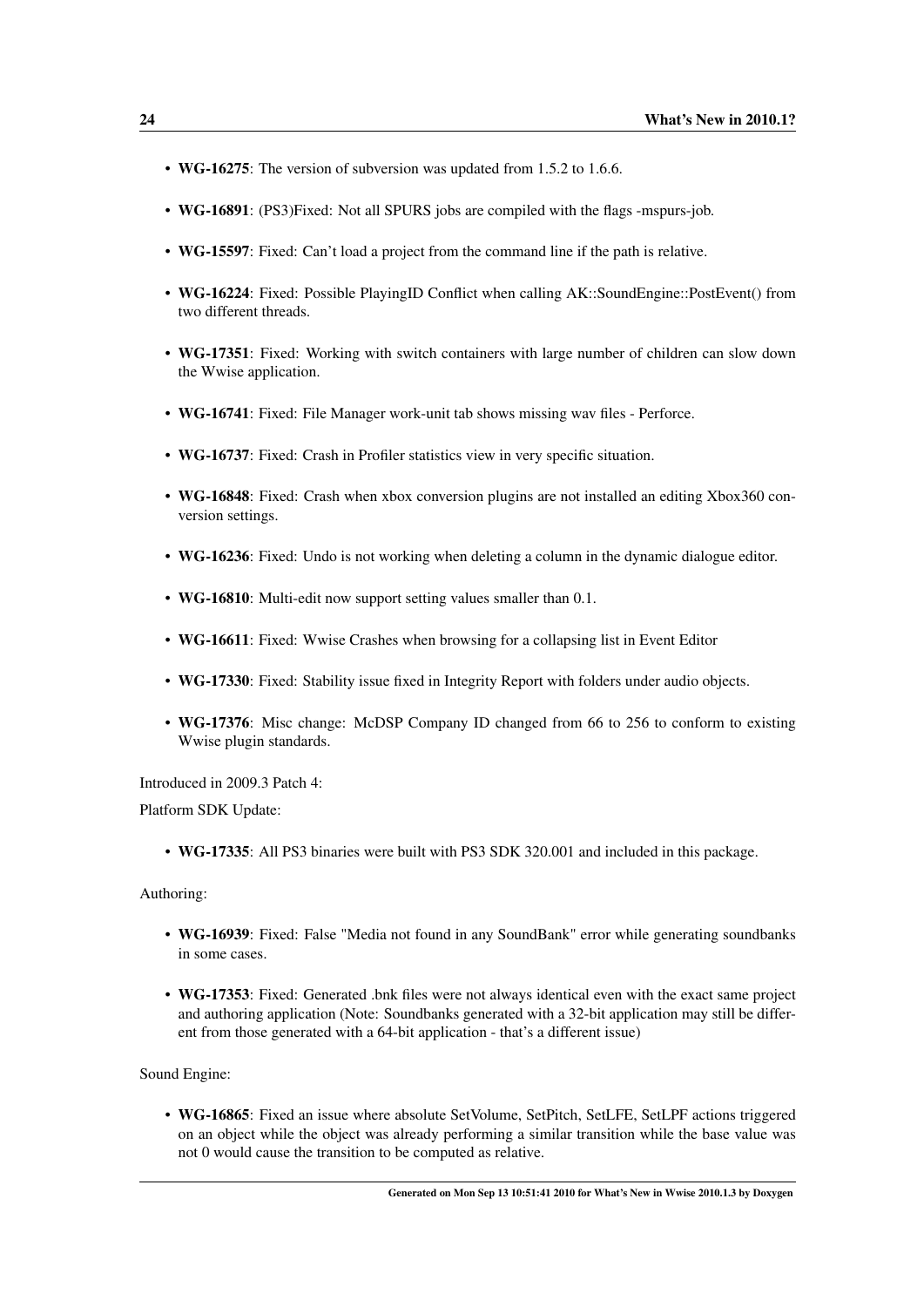- WG-17049: Fixed: Performance drop on 360 for voice with LPF and pitch shifting.
- WG-17077: Fixed: Audio source playback from music engine may not be sample-accurate if played from a music switch container in a specific situation.
- WG-17082: Fixed: Cone attenuation was randomly applied under special circumstances.
- WG-17088: Possible crash with source plug-ins when initialization failure occurs.
- WG-17091: Fixed: AkVorbisDecoder.lib symbols clash with standard vorbis distribution.
- WG-17126: Fixed: Roomverb audio output could be inconsistent on PS3 for specific presets.
- WG-17186: Fixed: Crash in CAkSegmentCtx::ProcessSourcesPlaybackStart() when unloading a bank while a music segment is playing, and this segment contains a track which doesn't have audio content for the whole duration of the segment. (Note that since Wwise 2009.3, unloading a bank does not stop interactive music. However, you might stop hearing it because some parts of the hierarchy are unloaded).
- WG-17219: Fixed: In a playlist container, audio clips of segments that are scheduled to play later may not start playing if they are supposed to start within one audio frame of the synchronization point of the current segment. This is most likely to occur with in-memory XMA.
- WG-17220: Fixed: (Wii only) Sporadic click at the beginning of sound playback whenever the sound has a sample rate different than 32 KHz or a pitch different than 0.
- WG-17240: Fixed: Crash in CAkBus::ExecuteAction() when executing a StopAll/StopAllExcept action when music is playing after the bank that references it was unloaded.

#### Misc:

• WG-17151: Updated documentation after 2009.3 patch 2 fix for WG-16576 - Error in sample code leading to incorrect registration of McDSP plug-ins.

Introduced in 2009.3 Patch 3:

Sound Engine:

- WG-16067: Fixed: Unexpected result with Volume RTPC on effect busses
- WG-16505: Refixed: GCC incompatibility with #pragma warning in AkObject.h
- WG-16659: Fixed: Memory leak in AkRSIterator.cpp. May happen after a Music Playlist was stopped because the bank that references it was unloaded.
- WG-16766: Fixed: Rare crash in AK::CAkBusCtx::IsEnvironmental()
- WG-16862: Fixed: Crash when breaking loop of an in-memory XMA sound that is virtual (using the Break action)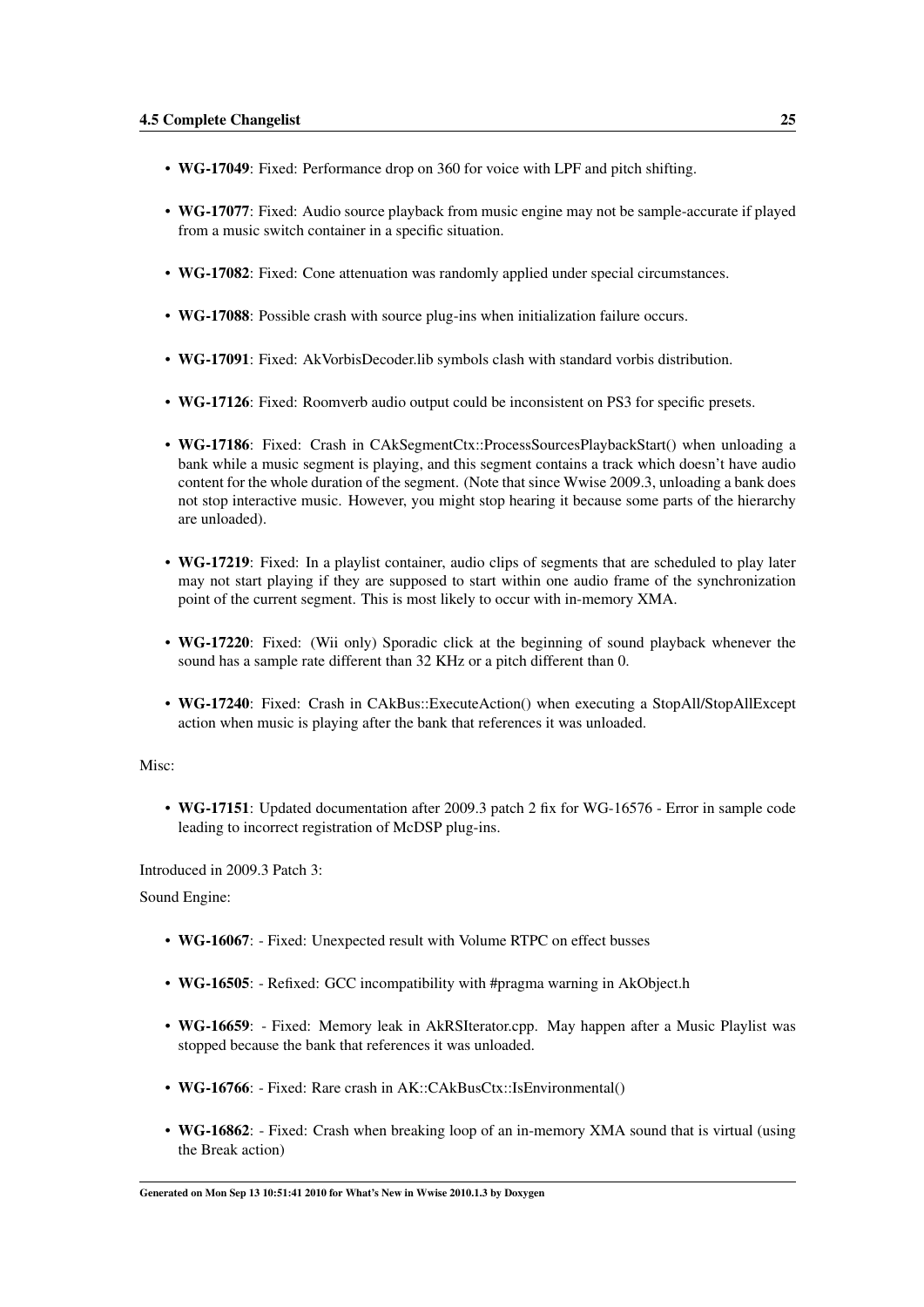• WG-16863: - Fixed: Break actions CRASH when In-Memory ADPCM and PCM voices are virtual on the Wii

Authoring Application:

• WG-16861: - Fixed: Loss of parent-child relationship when there are folders under Actor-Mixers. This bug will occur if the Actor-Mixer is included in a bank that was already loaded

Introduced in 2009.3 Patch 2:

Sound Engine:

- WG-16505: Fixed: GCC incompatibility with #pragma warning in AkObject.h
- WG-16612: Fixed: Rumble doesn't activate the large motor on the PS3
- WG-16675: Fixed: Rare crash when using SoundSeed Air on PS3
- WG-15539: Fixed: Sample accurate containers with different number of channels may pass garbage in the pipeline
- WG-16576: Fixed: Link conflicts when registering McDSP effects

Introduced in 2009.3 Patch 1:

Sound Engine:

- WG-16332: Fixed: Music switch transitions may not be sample-accurate when playback starts with no look-ahead (generally, using in-memory tracks with transitions without playing any pre-entry).
- WG-16309: Fixed: "Continue to play" flag on switch containers can sometime cause a second playback to fail
- WG-16402: Fixed: Crash while loading a bank that has a large chunk of metadata (greater than 32) KB), because the IO buffer was not aligned on 32 bytes (Wii only).
- WG-16404: Fixed: handling of loss of current audio playback device on Windows
- WG-16441: Fixed: Assert in AkMatrixSequencer.cpp: AKASSERT( m cmdPlay.uPlaybackDisableCount  $> 0$  );. May occur when a music transition is reverted after a rapid switch change. This is a regression introduced in 2009.3.
- WG-16448: Fixed: ASSERT in AkSegmentChain.cpp: (out\_iRequiredLookAhead == pFirstBucket>EarliestActionTime() ), in some cases when using positive fade in offset values in music switch transition rules.
- WG-16463: Fixed: (Wii only) Assert in AkPipelineBufferBase::SetRequestSize(), when using Vorbis sources with virtual voices, or simply if a hardware voice was kicked by the OS.
- WG-16519: Fixed: Possible compiler error when building multiple .vcproj in parallel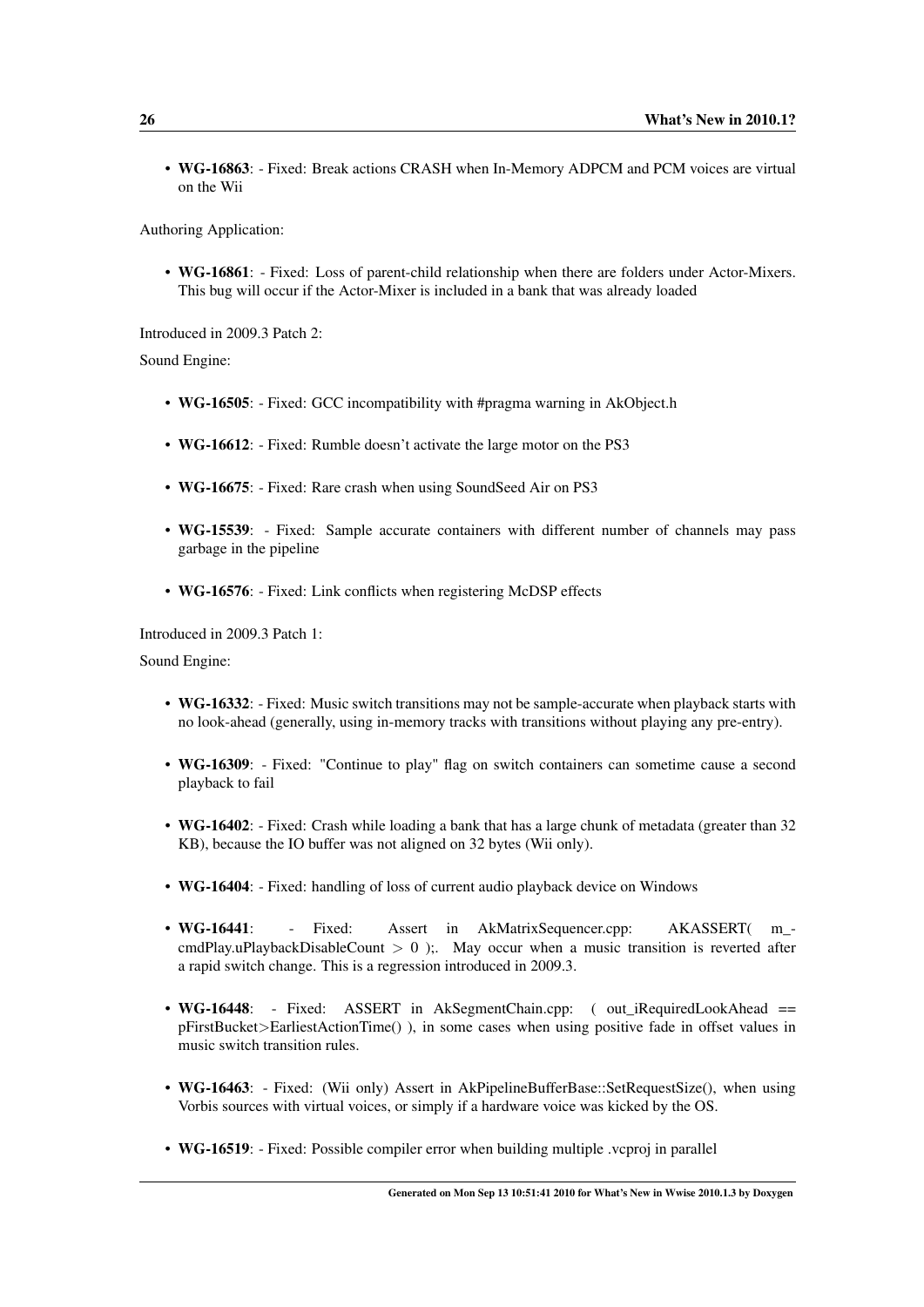- WG-16538: Fixed: AkFileSystemFlags::bIsAutomaticStream flag was missing from 2009.3 (but present in 2009.2.1)
- WG-16542: Fixed: Rare memory corruption leading to a crash when using the RoomVerb plug-in on PS3
- WG-16543: Fixed: The sound engine was failing to build when using the AK\_MEMDEBUG define

Authoring Application:

- WG-15920: Fixed: Recurrent Object ID conflicts at project load
- WG-16336: Fixed: Notes are not being saved in the SoundBank editor Caution: If you save a project with notes on a soundbank with 2009.3 Patch 1, you will not be able to open that project in a non-patched 2009.3 Wwise authoring application, so if you plan on using notes on soundbanks, make sure the patch is installed on every computer running Wwise, including build or test machines.

File Packager:

- WG-16548: File Packager: Stream column in Default File Assignment is not working correctly
- WG-16315: File Packager: SFX & Interactive Music Streamed files located in a Mixed SoundBank are not automatically assigned to a package

## <span id="page-30-0"></span>4.6 Need Help?

#### <span id="page-30-1"></span>4.6.1 Using Help

Wwise Help contains detailed information on each interface element in Wwise.

To open Help from within Wwise, do one of the following:

- Click the Help icon in the title bar of any of the views or dialog boxes.
- From the menu bar, click **Help** > Wwise **Help.**
- Press F1.

#### <span id="page-30-2"></span>4.6.2 Contacting Support

Audiokinetic has established a complete [online support center](http://www.audiokinetic.com/en/support/introduction) for our maintenance and evaluation customers. The following resources are available:

- A [feedback form](http://www.audiokinetic.com/en/support/feedback-form) to submit details about bugs, crashes, and/or to suggest a feature, or make any general inquiries.
- Access to all the latest product [downloads](http://www.audiokinetic.com/index.php?option=com_facileforms&amp;Itemid=143&amp;ff_contentid=49&amp;ff_form=39).
- The [Wwise Knowledge Base](http://kb.gowwise.com/) with knowledge base articles, tips, and tricks.
- [Video tutorials](http://www.audiokinetic.com/en/learning-center/videos).

You can also contact us directly at: [support@audiokinetic.com](mailto:support@audiokinetic.com).

Note: Email support is only available for maintenance and registered evaluation customers.